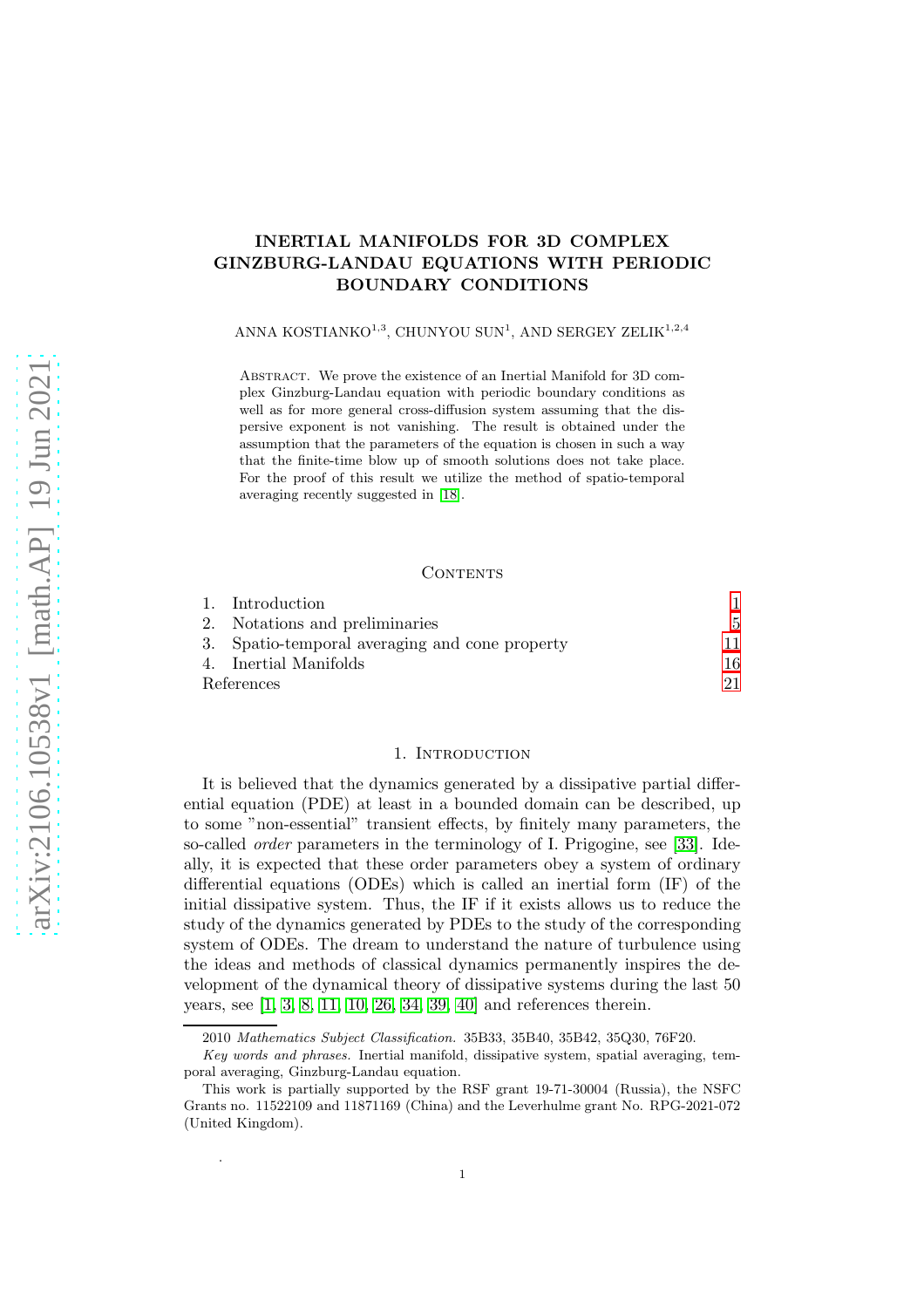However, despite a lot of progress done by prominent researches, the nature of the above mentioned finite-dimensional reduction and its rigorous justification somehow remains a mystery. Moreover, as recent examples and counterexamples show, there are deep obstacles to effective realization of this program, e.g. related with the smoothness of the IF and related finitedimensional reduction, see [\[42\]](#page-21-5) and references therein.

Indeed, IFs with Hölder continuous vector fields can be obtained under weak assumptions on the considered dissipative system using the concept of a global attractor. By definition, a global attractor of a dynamical system (DS) is a compact invariant set in the phase space which attracts the images of bounded sets as time tends to infinity. The main achievement of the attractors theory is that a global attractor exists for many classes of dissipative PDEs arising in applications and usually has finite Hausdorff and box-counting dimensions, see [\[1,](#page-20-2) [3,](#page-20-3) [34,](#page-21-2) [40,](#page-21-4) [32\]](#page-21-6) and references therein. The class of such systems includes reaction-diffusion and 2D Navier-Stokes systems, pattern formation equations (like Cahn-Hilliard or Swift-Hohenberg ones), damped wave equations and many others. Then the associated IF can be constructed via the Man´e projection theorem, see [\[35\]](#page-21-7) and references therein. Under this approach the box-counting dimension of the attractor A is usually interpreted as a number of "degrees of freedom" in the reduced IF. In particular, this explains the permanent interest to various upper and lower bounds for the box-counting dimension of a global attractor.

However, the described scheme leads to a drastic and unacceptable loss of regularity. Indeed, on the one hand, it is not clear whether and in what aspects the study of the reduced Hölder continuous IF is simpler than the direct study of the initial smooth PDE and, on the other hand, there is no way in general to increase the regularity of the IF. In a fact, there are natural examples where the box-counting dimension of the attractor is low (e.g, 3), but a Lipschitz IF does not exist. Moreover, the reduced dynamics on the attractor contains features which can hardly be interpreted as "finitedimensional" (like limit cycles with super-exponential rate of attraction, traveling waves in Fourier space, etc.), see [\[7,](#page-20-7) [28,](#page-21-8) [37,](#page-21-9) [20,](#page-20-8) [42\]](#page-21-5) for more details. In these cases, the "finite-dimensionality" obtained via Mané projections looks artificial and controversial and it seems more natural to accept that the dynamics here is infinite-dimensional despite the finiteness of box-counting dimension.

An alternative approach to the finite-dimensional reduction problem is based on the concept of an inertial manifold (IM) suggested in [\[13\]](#page-20-9). Roughly speaking, an IM  $\mathcal M$  is a sufficiently smooth (at least Lipschitz) finite-dimensional invariant submanifold of the phase space which is normally-hyperbolic and exponentially stable. If such an object exists, then the finite-dimensional reduction is ideally justified. Indeed, the reduction of the initial PDE to the manifold  $\mathcal M$  gives us the desired IF and the normal hyperbolicity gives us the so-called asymptotic phase or exponential tracking property which in turn gives us a nice rigorous interpretation in what sense the transient features are "non-essential".

Unfortunately, being a sort of a center manifold, an IM requires strong separation of the phase space on slow and fast variables which is usually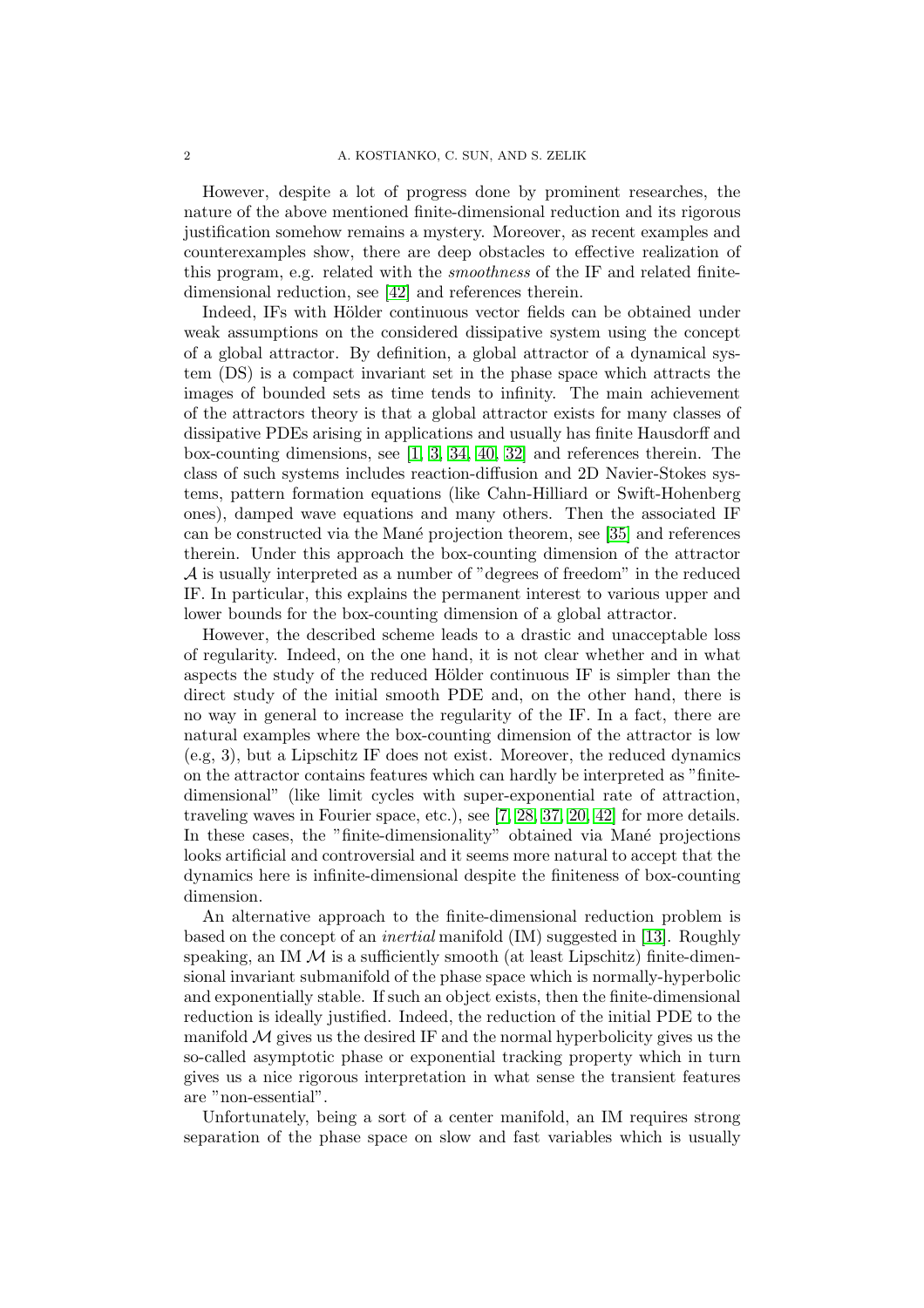stated in the form of *spectral gap* conditions or/and invariant cone properties, see [\[4,](#page-20-10) [5,](#page-20-11) [13,](#page-20-9) [12,](#page-20-12) [9,](#page-20-13) [16,](#page-20-14) [31,](#page-21-10) [30,](#page-21-11) [36,](#page-21-12) [38\]](#page-21-13) and references therein for more details. These spectral gap assumptions give a severe restriction on the class of dissipative systems considered, for instance, even for the simplest class of reaction-diffusion equations, they are satisfied for the case of one spatial variable only, so many important equations including 2D Navier-Stokes equations remain out of reach of this theory. It is also known that the spectral gap conditions are sharp on the level of abstract semilinear equations, so there is almost no hope to go further remaining in the class of abstract functional models. However, the situation becomes better if the concrete class of equations is considered, in particular, the structure of the non-linearity (e.g. it locality) may be helpful for relaxing the spectral gap condition.

The most famous example is the so-called spatial averaging method introduced by G. Sell and J. Mallet-Paret, see [\[27\]](#page-21-14) (and also [\[24\]](#page-21-15) for some extensions) which allowed to construct an IM for a scalar reaction-diffusion equation in 3D with periodic boundary conditions. This method has been later simplified/extended to a number of other equations, such as Cahn-Hilliard equations, see [\[19\]](#page-20-15) and various simplified versions of Navier-Stokes equations, see [\[17,](#page-20-16) [14,](#page-20-17) [25\]](#page-21-16), see also [\[22\]](#page-20-18) for a unified treatment of these and similar equations. An alternative method which has been initially suggested in [\[23\]](#page-20-19) in the erroneous construction of an IM for 2D Navier-Stokes equations consists of transforming the initial equations or/and embedding them to a bigger system of equations for which the spectral gap conditions are satisfied. This method has been recently applied for clarifying the situation with existence or non-existence of IMs for 1D reaction-diffusion-advection problems, see [\[20,](#page-20-8) [21\]](#page-20-20).

The main aim of the present paper is to verify the existence of an IM for the following cross-diffusion system in 3D:

<span id="page-2-0"></span>(1.1) 
$$
\partial_t u - (1 + i\omega)\Delta_x u = f(u, \bar{u})
$$

endowed with periodic boundary conditions. Here,  $u = u_{Re}(t, x) + iu_{Im}(t, x)$ is an unknown complex-valued function,  $\omega \in \mathbb{R}$ ,  $\bar{u} = u_{Re} - iu_{Im}$  is a complex conjugate function and  $f$  is a given smooth function. In the particular case

(1.2) 
$$
f(u, \bar{u}) = (1 + i\beta)u - (1 + i\gamma)u|u|^2
$$

we end up with the classical Ginzburg–Landau equation (see  $[6, 29]$  $[6, 29]$  and references therein for more details concerning this equation and its physical meaning).

As usual, in order to speak about IMs, we first need to get the dissipativity of the considered PDE. Unofortunately the sharp conditions which guarantee such a dissipativity are not known for system [\(1.1\)](#page-2-0) even in the case of Ginzburg-Landau nonlinearity. Moreover there is an evidence that solutions with smooth initial data can blow up in finite time despite the immediate dissipative estimate in  $L^2$ -norm in the so-called self-focusing case  $\omega \gamma < 0$ , see [\[2\]](#page-20-22), see also [\[6\]](#page-20-21) for a list of sufficient conditions for dissipativity in higher norms. Note also that, due to the dissipative estimate in  $L^2$  norm, we have the following dichotomy at least in the case of classical Gingburg-Landau equation: either the problem is globally solvable and dissipative in higher energy norms (e.g. in the  $H^2$ -norm) or there are solutions with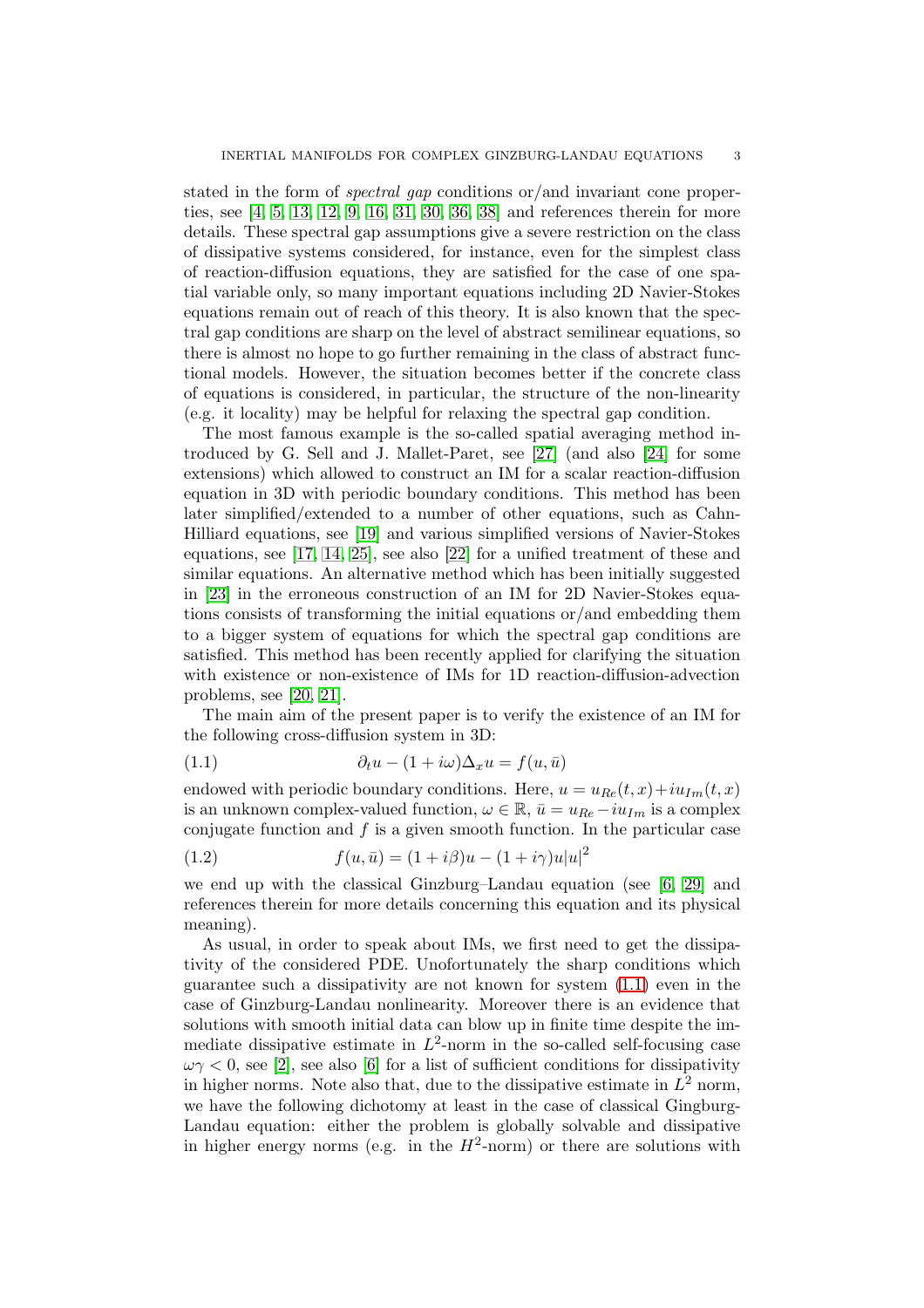smooth initial data which blow up in finite time. In the first case, we have an absorbing ball in  $H^2 \subset C$  and can cut-off the nonlinearity outside this ball making it globally bounded.

Since an accurate study of the conditions which guarantee the global wellposedness and dissipativity of problem [\(1.1\)](#page-2-0) is out of scope of this paper, we assume from the very beginning that this dissipativity is already established and the corresponding cut-off procedure is done and the modified nonlinearity  $f \in C_0^{\infty}(\mathbb{C})$  (we also assume for simplicity that f is  $C^{\infty}$ -smooth although the finite smoothness is enough for all our results).

The main result of the paper is the following theorem.

**Theorem 1.1.** Let  $\omega \neq 0$  and  $f \in C_0^{\infty}(\mathbb{C})$ . Then problem [\(1.1\)](#page-2-0) possesses an IM of the finite dimension (see section [4](#page-15-0) for the rigorous definition) which is  $C^{1+\varepsilon}$ -smooth for some  $\varepsilon > 0$ .

The proof of this result utilizes the so-called method of spatio-temporal averaging suggested in  $[18]$  for constructing Bi-Lipschitz Mané projectors for the attractors of equations of the form [\(1.1\)](#page-2-0). This method is based on a combination of the spatial averaging of G. Sell and J. Mallet-Paret (which allows to replace the terms  $f'_u(\cdot)v$  and  $f'_{\overline{u}}(\cdot)\overline{v}$  in the corresponding equation of variations by their spatial averaging  $\langle f'_u(\cdot) \rangle v$  and  $\langle f'_{\bar{u}}(\cdot) \rangle \bar{v}$  respectibely) and the classical temporal averaging of rapid oscillations arising due to the presence of a dispersive term  $i\omega\Delta_x v$  (which finally allows us to kill the term  $\langle f'_{\bar{u}}(\cdot)\rangle \bar{v}$ , see section [4](#page-15-0) for more details.

Note that only spatial averaging is not sufficient here exactly due to the presence of an extra term  $\langle f'_{\bar{u}}(\cdot)\rangle \bar{v}$  which prevents us to get the desired dichotomy and construct an IM (as well-known, the spatial averaging method does not work in general for systems, only for scalar equations), so the presence of the second (temporal) averaging is crucial. Moreover, as shown in [\[37\]](#page-21-9), the IM may not exist for equation [\(1.1\)](#page-2-0) in the case  $\omega = 0$  when this second averaging is impossible (at least under some natural extra normal hyperbolicity assumptions).

In the present paper we lift the result of [\[18\]](#page-20-0) from the level of Bi-Lipschitz Mané projectors to IMs by adapting the method of spatio-temporal average to the invariant cone technique. In contrast to the previous works, see [\[42\]](#page-21-5) and references therein, we have to use the so-called "floating" cones which depend on the point of the phase space. Although such a dependence is not surprising for the classical (finite-dimensional) theory of normally-hyperbolic invariant manifolds, to the best of our knowledge it has been never appeared before in the theory of IMs.

To conclude we note that complex Ginzburg-Landau equation is also widespread in the theory of turbulence. In particular, it is used to indicate the difference between the so-called soft and hard turbulence, see [\[15\]](#page-20-23) and references therein. Our result shows that IMs exist in both cases (if the dispersive exponent  $\omega$  does not vanish) if the considered system remains dissipative and the finite-time blow up is the only mechanism which may destroy the existencs of IM.

The paper is organized as follows. In section [2](#page-4-0) we collect some preliminary results which will be used throughout of what follows. In particular, we introduce and discuss here mainly following [\[22\]](#page-20-18) and [\[17\]](#page-20-16) the further cut-off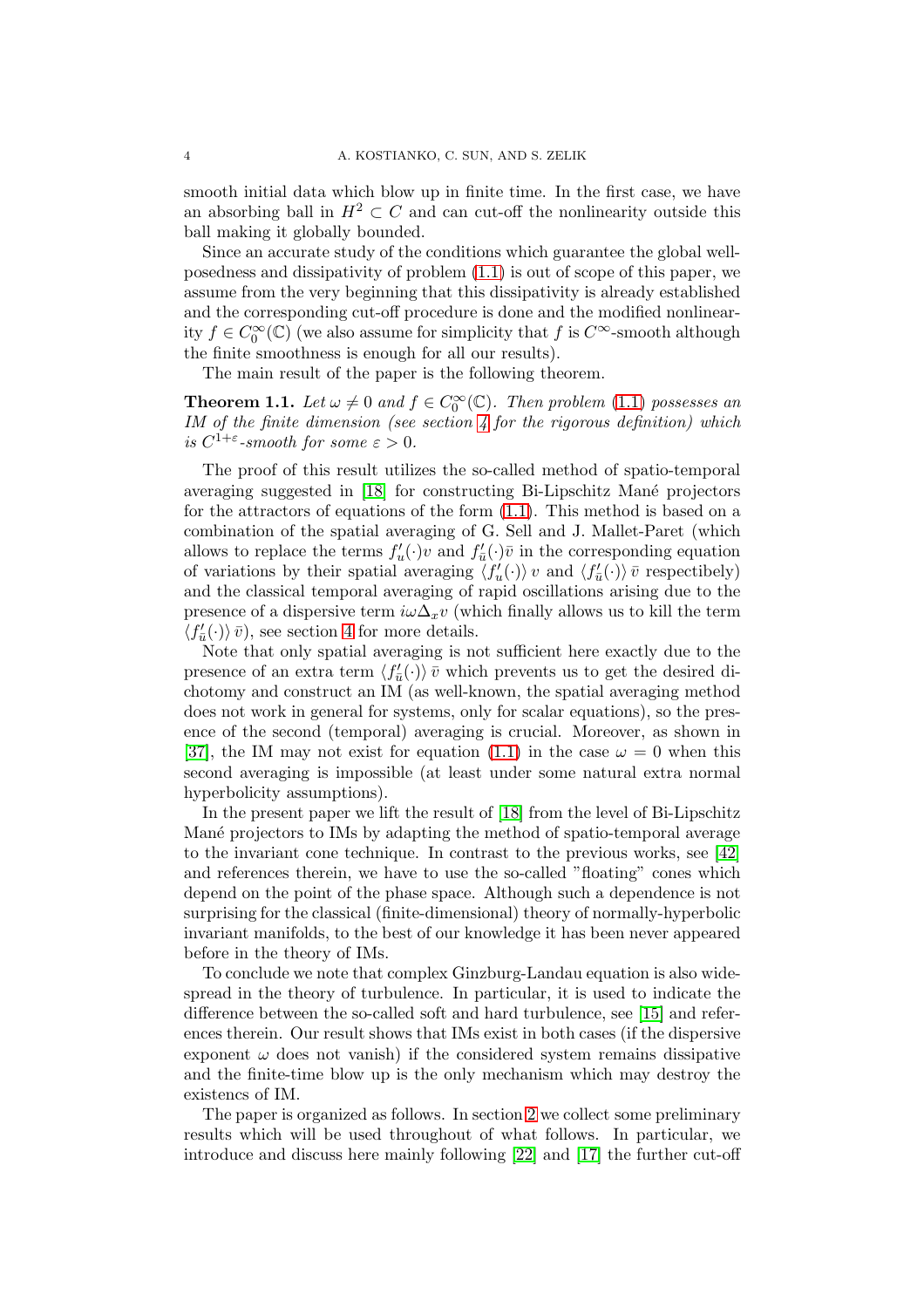procedure for the nonlinearity  $f$  which is necessary to deal with IMs. Note that this procedure is a bit more delicate than used before since we need to control the time derivatives of solutions in order to do temporal averaging and is actually one of the key technical tools to get an IM. The invariant cones for equation [\(1.1\)](#page-2-0) are constructed in section [3](#page-10-0) and the existence of an IM is derived based on these invariant cones in section [4.](#page-15-0) The extra smoothness of the constructed IM is also verified there.

#### 2. Notations and preliminaries

<span id="page-4-0"></span>In this section, we introduce useful notations and prepare some technical tools which will be used throughout the paper. We start with the necessary spectral projectors.

We denote by  $W^{s,p}(\mathbb{T})$  the Sobolev space of distributions on a torus  $\mathbb{T} :=$  $[-\pi, \pi]^3$  whose derivatives up to order s belong to  $L^p(\mathbb{T})$ . In the Hilbert case  $p = 2$ , we use the notation  $H^s(\mathbb{T}) := W^{s,2}(\mathbb{T})$ , see e.g. [\[41\]](#page-21-18) for more details.

The eigenvalues of the Laplacian on the torus are naturally parameterized by triples of natural numbers  $n := (k, l, m) \in \mathbb{Z}^3$ 

$$
\lambda_n := |n|^2 = k^2 + l^2 + m^2
$$

with the corresponding eigenvectors  $e_n(x) := e^{in.x}$ . Then any function  $u \in$  $D'(\mathbb{T})$  can be presented as Fourier series:

$$
u(x) = \sum_{n \in \mathbb{Z}^3} u_n e_n, \ \ u_n := \frac{1}{(2\pi)^3} (u, e_n),
$$

where  $(u, v) := \int_{\mathbb{T}} u(x) \overline{v}(x) dx$  is a standard inner product in  $L^2(\mathbb{T})$ . In particular, by Parseval equality,

$$
||u||_{H^{s}}^{2} = (2\pi)^{3} \sum_{n \in \mathbb{Z}^{3}} (1+|n|^{2})^{s} |u_{n}|^{2}, \quad s \in \mathbb{R}.
$$

For every  $N \in \mathbb{N}$  and  $0 \leq K \leq N$ , we define the spectral projectors

$$
P_N u := \sum_{1+|n|^2 \le N} u_n e_n, \quad Q_N u := (1 - P_N) u = \sum_{1+|n|^2 > N} u_n e_n
$$

as well as

$$
\mathcal{I}_{N,K}u:=\sum_{N-K<1+|n|^2
$$

and  $\mathcal{Q}_{N,K} := Q_N \circ (1 - \mathcal{I}_{N,K}).$  Then, keeping in mind the spatial averaging principle, we split any function u in a sum of lower  $(u_+ := \mathcal{P}_{N,K}u)$ , intermediate ( $u_I := \mathcal{I}_{N,K} u$ ) and higher ( $u_-\coloneqq \mathcal{Q}_{N,K} u$ ) modes:

$$
u = u_+ + u_I + u_-.
$$

We now turn to our complex Ginzburg-Landau equation in the form

<span id="page-4-1"></span>(2.1) 
$$
\partial_t u + (1 + i\omega)Au = f(u, \bar{u}), \quad Au := (1 - \Delta_x)u
$$

on a torus  $x \in \mathbb{T}$ . Here  $u = u_1(t, x) + i u_2(t, x)$  is an unknown complex valued function,  $\bar{u} = u_1 - i u_2$  is complex conjugate, f is a given smooth nonlinearity with finite support:  $f \in C_0^{\infty}(\mathbb{R}^2, \mathbb{R}^2)$  and  $\omega \in \mathbb{R}, \omega \neq 0$  is a given number. For simplicity we also assume that  $f(0, 0) = 0$ . Thus, we assume from the very beginning that the initial nonlinearity in complex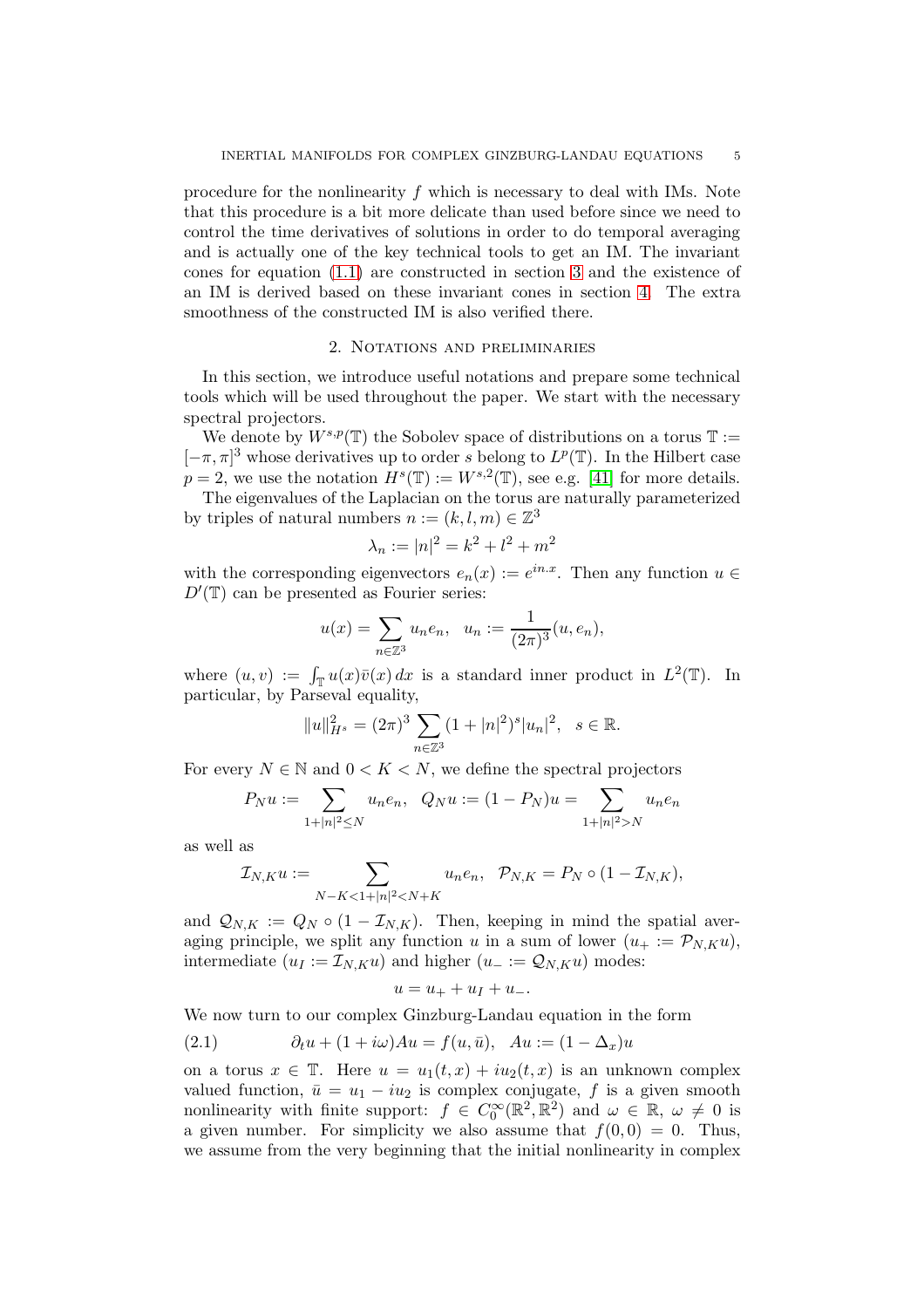Ginzburg-Landau equation is cut off outside of the attractor/absorbing set. It is immediate to see that problem [\(2.1\)](#page-4-1) is well-posed and generates a dissipative semigroup  $S(t)$  in H. Moreover, for any  $s \in \mathbb{R}_{+}$ , there exists an absorbing ball  $\mathcal{B}_s := \{u \in H^s, \|u\|_{H^s} \le R_s\}$  for this semigroup. The latter means that for every bounded set  $B \subset H$  there exists  $T = T(B, s)$  such that (2.2)  $S(t)B \subset \mathcal{B}_s, \quad \forall t > T,$ 

see e.g. [\[1,](#page-20-2) [39,](#page-21-3) [42\]](#page-21-5).

However, this is not enough for constructing an inertial manifold (to be precise, we do not know whether or not [\(2.1\)](#page-4-1) possesses an IM) and some more tricky cut off of the nonlinearity is necessary. Note that in order to be consistent with equation  $(2.1)$ , we only need to guarantee that our cut off procedure does not change the nonlinearity inside of the absorbing ball  $B_s$ for some fixed s.

Following the approach developed in [\[17,](#page-20-16) [22\]](#page-20-18), we introduce the truncated function  $W(u)$  as follows.

Let  $\phi \in C^{\infty}(\mathbb{C})$  be such that  $\overline{\phi}(z) = \phi(\overline{z}), \ \phi(z) = z$  for  $|z| \leq 1$  and  $\phi(z) = 0$  for  $|z| \geq 2$ . Then for a given positive constant  $C_*$  and sufficiently large exponent s, we define the function  $W : H \to H$  via

<span id="page-5-0"></span>(2.3) 
$$
W(u) = \sum_{n \in \mathbb{Z}^3} C_*(1+|n|^2)^{-s/2} \phi\left(\frac{(1+|n|^2)^{s/2}(u,e_n)}{C_*}\right) e_n.
$$

The elementary properties of this truncation function are collected in the following proposition.

<span id="page-5-1"></span>**Proposition 2.1.** Let the function W be defined via  $(2.3)$ . Then,

1. The map W is bounded and continuous as a map from  $H$  to  $H^{s_0}$ , where  $s_0 > 0$  is such that

(2.4) 
$$
\sum_{n \in \mathbb{Z}^3} (1+|n|^2)^{s_0-s} < \infty.
$$

2.  $W(u) \equiv u \text{ if } u \in H^s \text{ and } ||u||_{H^s} \leq C_*^2.$ 

3. The function W is Hadamard differentiable as a map from H to H and the derivative is given by

(2.5) 
$$
W'(u)v = \sum_{n \in \mathbb{Z}^3} \phi'\left((1+|n|^2)^{s/2} \frac{(u,e_n)}{C_*}\right)(v,e_n)e_n.
$$

4. There exists a positive constant C such that, for every  $\kappa \in \mathbb{R}$ 

<span id="page-5-2"></span> $(2.6)$   $||W'(u)||_{\mathcal{L}(H^{\kappa},H^{\kappa})} \leq C$ ,  $||W'(u_1) - W'(u_2)||_{\mathcal{L}(H^{\kappa},H^{\kappa})} \leq C||u_1 - u_2||_{H^s}$ . for all  $u, u_1, u_2 \in H^s$ .

The proof of this proposition is given in [\[22\]](#page-20-18), see also [\[17\]](#page-20-16).

From now on we fix some  $\frac{3}{2} < s_0 < 2$ ,  $s_0 + \frac{3}{2} < s < 4$  and take  $C_* := \sqrt{R_s}$ in order to guarantee that  $W(u) = u$  for all  $u \in \mathcal{B}_s$ . In addition, we will have that  $W(u) \in H^{s_0} \subset C(\mathbb{T})$  due to the Sobolev embedding.

The basic idea is to replace  $f(u, \bar{u})$  by  $f(W(u), \bar{W}(u))$  in equation [\(2.1\)](#page-4-1), but analogously to [\[27\]](#page-21-14) and [\[22\]](#page-20-18), we need some extra terms to implement the spatial averaging method. Namely, following [\[27\]](#page-21-14), we introduce a cut-off function  $\varphi(z)$  which equals to 0 for  $z \leq R_1^2$  (where  $R_1$  is the radius of the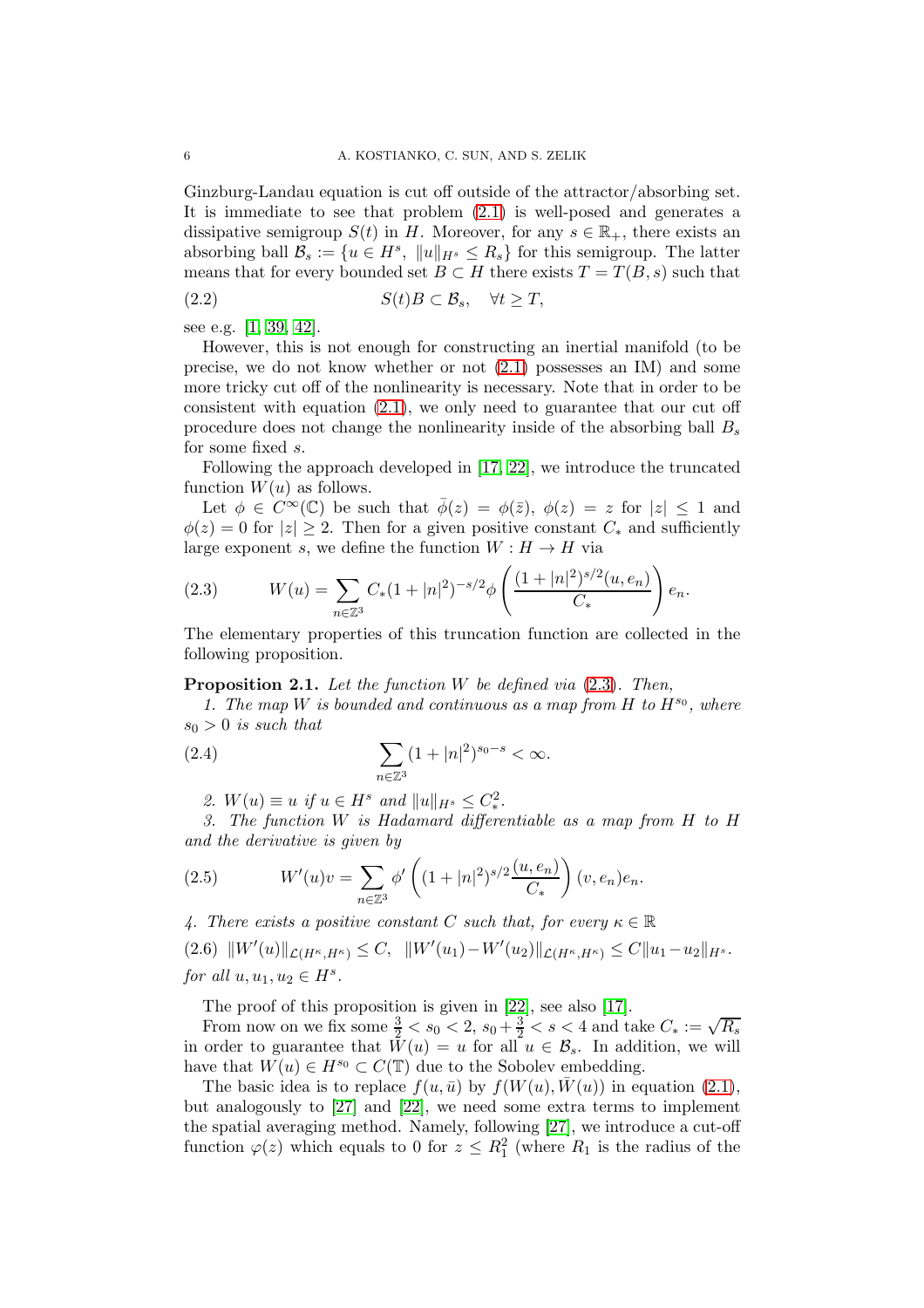absorbing ball  $\mathcal{B}_1$ ) and equals to  $-1/2$  if  $z \geq R^2$  for some  $R > R_1$ . Then, we define the map  $T = T_N : H \to H$  via

(2.7) 
$$
T(u) := \varphi(||A^{1/2}P_N u||_H^2)A^{1/2}P_N u.
$$

The key property of this map is stated in the following lemma.

<span id="page-6-2"></span>**Lemma 2.2.** It is possible to fix the cut-off function  $\varphi$  in such a way that

(2.8) 
$$
(T'(u)v, v) \le \frac{1}{2} \left( (N^{1/2} - A^{1/2})v, v \right), \quad v \in P_N H
$$

and  $(T'(u)v, v) = -\frac{1}{2}$  $\frac{1}{2}||P_N v||^2_{H^{1/2}}$  if  $||P_N u||_{H^1} \geq \tilde{R}$ .

The proof of this lemma is given in [\[27\]](#page-21-14) (see also [\[42\]](#page-21-5)). Note that

$$
T'(u)v = \varphi(||A^{1/2}P_Nu||_H^2)A^{1/2}v ++ 2\varphi'(||A^{1/2}P_Nu||_H^2) \operatorname{Re}(A^{1/2}u, A^{1/2}v)A^{1/2}P_Nu
$$

for  $v \in P_N H$  and the norm of the operator  $T'(u)$  depends on N. Namely, it is not difficult to show using the fact that  $\varphi'$  has a finite support that

(2.9) 
$$
||T'(u)v||_H \leq CN^{1/2}||v||_H,
$$

where the constant  $C$  is independent of  $u$ .

<span id="page-6-3"></span>We also introduce the spatial average operator  $a(u)$  as follows:

(2.10) 
$$
a(u)v := a_u(u)v + a_{\bar{u}}(u)\bar{v},
$$

$$
a_u(u) := \langle f'_u(u(\cdot), \bar{u}(\cdot)) \rangle, \quad a_{\bar{u}}(u) := \langle f'_{\bar{u}}(u(\cdot), \bar{u}(\cdot)) \rangle,
$$
where  $\langle w \rangle$  is the mean value of  $w$  or a terms.

where  $\langle w \rangle := \frac{1}{(2\pi)^3} \int_{\mathbb{T}} w(x) dx$  is the mean value of w on a torus.

Finally, we fix one more smooth cut-off function  $\theta(z)$  which equals to one if  $z \leq R_0^2$  and zero if  $z > 4R_0^2$ , where  $R_0$  is the radius of the absorbing ball  $\mathcal{B}_0$  in H and define

<span id="page-6-1"></span>(2.11) 
$$
F(u) := f(W(u), \overline{W}(u)) - a(W(u))W(u) + \theta(||u||_H^2)a(W(u))u - T_N(u).
$$

Then, due to Proposition [2.1,](#page-5-1) the function  $F$  will be bounded and continuous as the map from  $H$  to  $H$  and its Gateaux derivative will have the form

<span id="page-6-0"></span>
$$
(2.12) \quad F'(u)v = [f'_u(W(u), W(\bar{u}))W'(u)v + f'_{\bar{u}}(W(u), W(\bar{u}))W'(\bar{u})\bar{v} -
$$
  
\n
$$
- a_u(W(u))W'(u)v - a_{\bar{u}}(W(u))W'(\bar{u})\bar{v}] +
$$
  
\n
$$
+ [\theta(\|u\|_H^2)(a_u(W(u))v + a_{\bar{u}}(W(u))\bar{v})] -
$$
  
\n
$$
- a'(W(u))[W'(u)v, W(u)] + [2\theta'(\|u\|_H^2)(u, v)a(W(u)) +
$$
  
\n
$$
+ \theta(\|u\|_H^2)(a'(W(u)), W'(u)v)]u - T'_N(u)v =
$$
  
\n
$$
= l_1(u)v + l_2(u)v + l_3(u)v + l_4(u)v - T'_N(u)v.
$$

Indeed, the verification of  $(2.12)$  is straightforward (see [\[22\]](#page-20-18)), so we left the details to the reader.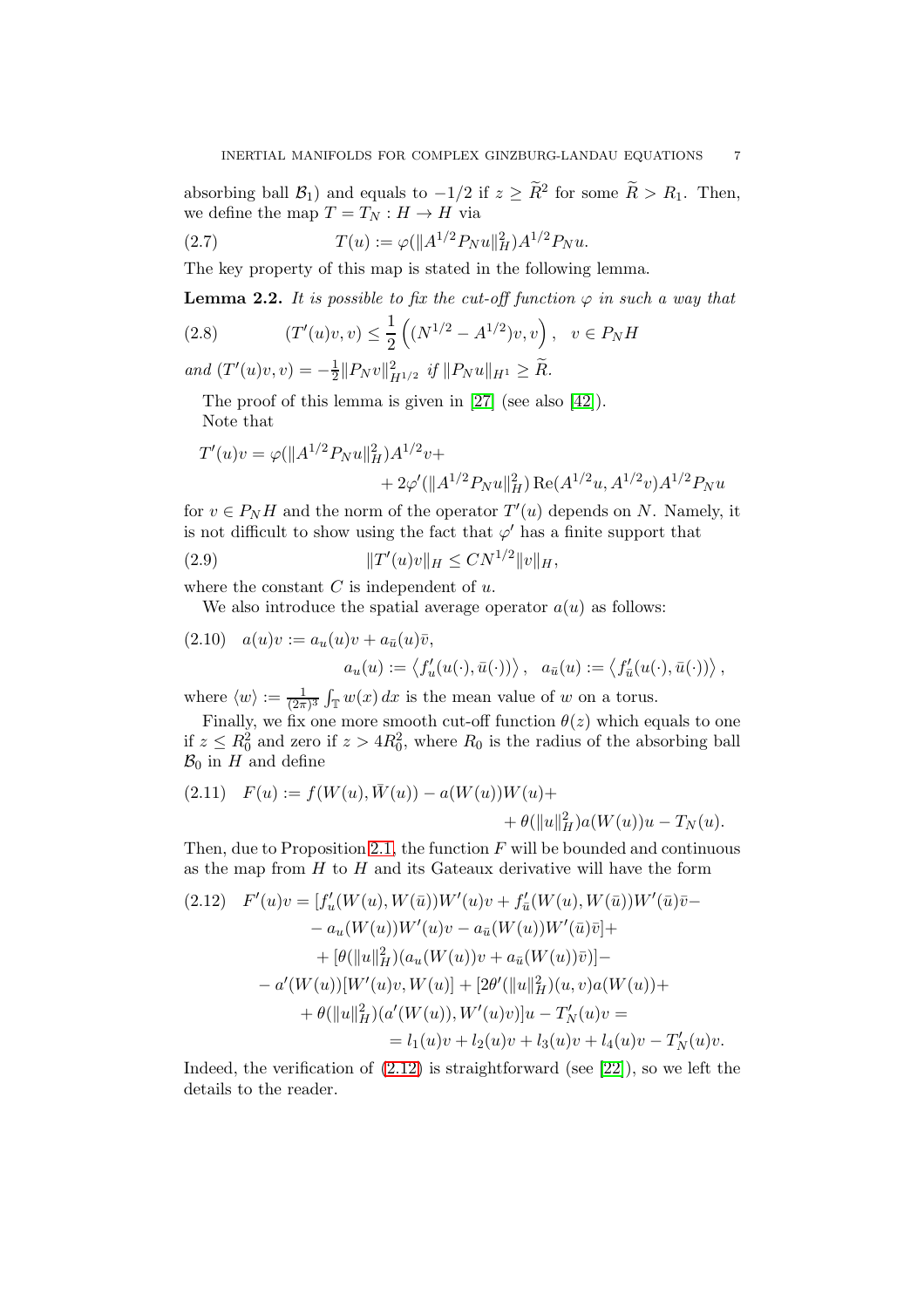Note that only the term  $T_N(u)$  depends explicitly on N now, so the norms of all other terms are independent of N. In particular, since  $Q_N T_N(u) \equiv 0$ , we have that

$$
(2.13) \t\t\t ||Q_NF(u)||_H \le C, \quad u \in H,
$$

where  $C$  is independent of  $N$ .

<span id="page-7-1"></span><span id="page-7-0"></span>Thus, we replace equation [\(2.1\)](#page-4-1) by the modified one

(2.14) 
$$
\partial_t u + (1 + i\omega)Au = F(u),
$$

where  $F(u)$  is defined by [\(2.11\)](#page-6-1) and will construct an IM for this equation only. The construction of the non-local nonlinearity  $F(u)$  guarantees that  $F(u) = f(u, \bar{u})$  if u belongs to the absorbing set  $\mathcal{B}_0 \cap \mathcal{B}_1 \cap \mathcal{B}_s$ , so such a manifold will capture all the nontrivial limit dynamics of [\(2.1\)](#page-4-1).

To conclude this section, we prepare some more technical tools which will be used later.

<span id="page-7-6"></span>**Lemma 2.3.** Let the estimate [\(2.13\)](#page-7-0) hold. Then, for any  $\kappa > 0$ , the  $Q_N$ component of the solution  $u(t)$  of problem  $(2.14)$  possesses the following estimate:

<span id="page-7-2"></span>
$$
(2.15) \t\t ||Q_N u(t)||_{H^{2-\kappa}} \leq C_1 \frac{1+t^M}{t^M} e^{-\beta t} ||Q_N u(0)||_{H^{-\gamma}} + C_2,
$$

where the constants  $M, \beta, \gamma > 0$  and  $C_1, C_2$  are independent of N and u (but may depend on  $\kappa$ ).

Indeed, estimate [\(2.15\)](#page-7-2) follows from [\(2.13\)](#page-7-0) and the parabolic regularity estimates applied to the equation

<span id="page-7-4"></span>(2.16) 
$$
\partial_t Q_N u + (1 + i\omega) A Q_N u = Q_N F(u),
$$

see [\[22\]](#page-20-18).

As usual, estimate [\(2.15\)](#page-7-2) allows us to verify the strong cone property (which is the crucial step in the construction of an IM) for the trajectories  $u(t)$  satisfying

<span id="page-7-5"></span>(2.17) 
$$
||Q_N u(t)||_{H^{2-\kappa}} \leq C_2, \ t \geq 0
$$

only, see [\[22,](#page-20-18) [27,](#page-21-14) [19,](#page-20-15) [42\]](#page-21-5) and §[4](#page-15-0) below.

Note that in contrast to the  $Q_N$ -component of  $u(t)$ , the  $P_N$ -component is typically unbounded on the IM, so we cannot assume any uniform bounds for it. Instead, we will use the extra map  $T$  and Lemma [2.2](#page-6-2) in order to control it.

Unfortunately, the parabolic regularity estimates are not strong enough to derive estimate [\(2.15\)](#page-7-2) with  $\kappa = 0$  from [\(2.13\)](#page-7-0) (and, in contrast to the case of only spatial averaging considered in [\[22\]](#page-20-18), we need the estimate with  $\kappa = 0$  in order to control the H norm of  $Q_N \partial_t u$  which in turn is necessary for temporal averaging), so we need some bootstrapping arguments. Namely, using the facts that  $W(u)$  is bounded in  $H^{s_0}$  and that  $H^{s_0}$  is an algebra (since  $s_0 > \frac{3}{2}$  $(\frac{3}{2})$ , we establish that

<span id="page-7-3"></span>
$$
(2.18) \t\t ||Q_NF(u)||_{H^{s_0}} \leq C_1 + C_2 ||Q_Nu||_{H^{s_0}}
$$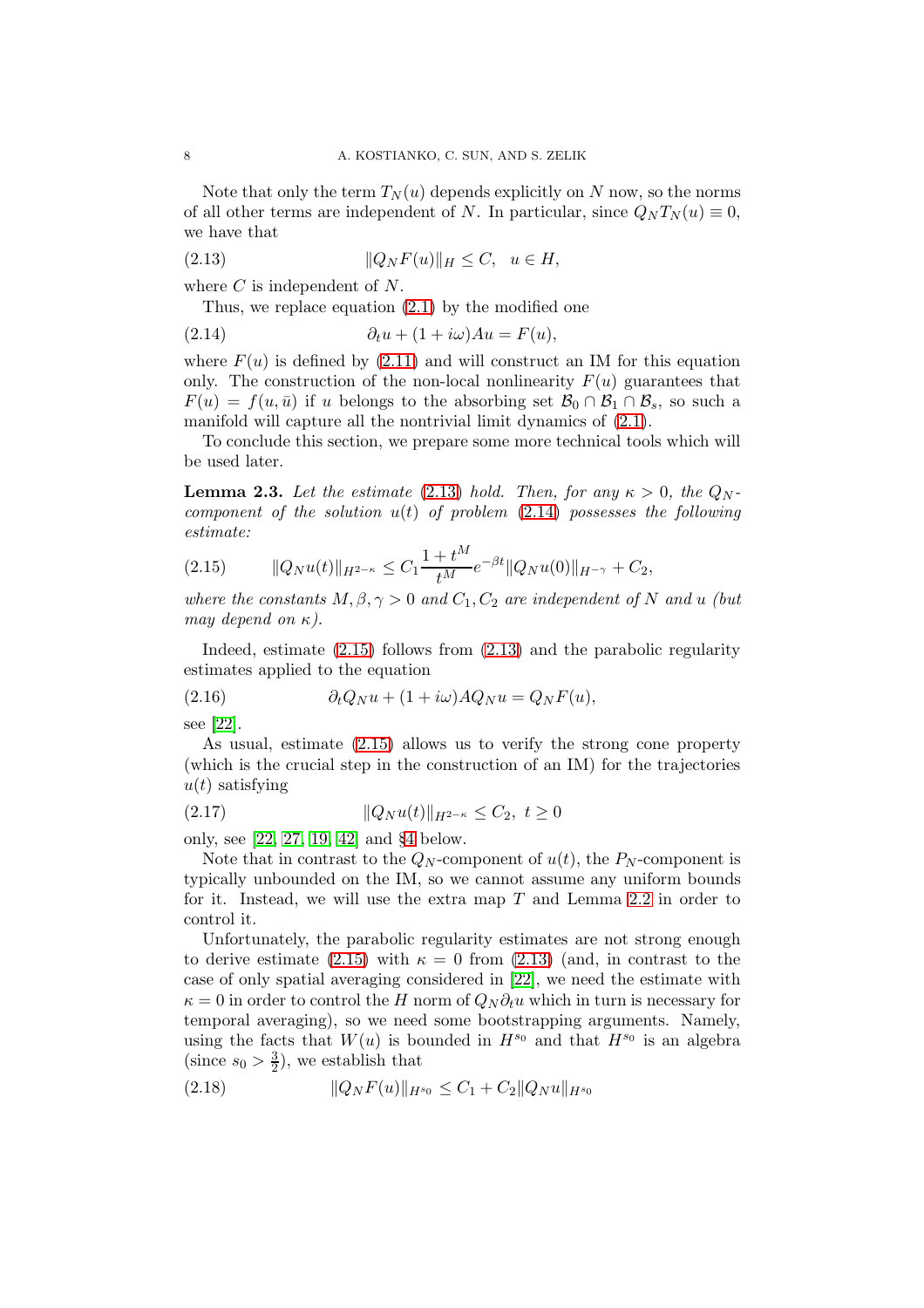where the constants  $C_1$  and  $C_2$  are independent of N and the linear term in the RHS of [\(2.18\)](#page-7-3) comes from

$$
||Q_N\theta(||u||_H^2)a(W(u))u||_{H^{s_0}} \leq C_2||Q_Nu||_{H^{s_0}}.
$$

The parabolic regularity estimate applied to [\(2.16\)](#page-7-4) together with [\(2.18\)](#page-7-3) and [\(2.15\)](#page-7-2) give us the analogue of estimate [\(2.15\)](#page-7-2) where  $2 - \kappa$  is replaced by  $2 + s_0 - \kappa$ . This in turn means that we can verify the cone property under stronger (than [\(2.17\)](#page-7-5)) assumption that

<span id="page-8-0"></span>
$$
(2.19) \t\t ||Q_Nu(t)||_{H^{2+s_0-\kappa}} + ||Q_N\partial_t u(t)||_{H^{s_0-\kappa}} \leq C_2, \ t \geq 0.
$$

This improved estimate is necessary to control the time derivative of the term

<span id="page-8-5"></span>(2.20) 
$$
\mathcal{C}_{\bar{u}}(u) := \theta(||u||_H^2) a_{\bar{u}}(W(u))
$$

appearing in transformations related with temporal averaging. Namely, we have the following result.

<span id="page-8-4"></span>Lemma 2.4. Let the assumption [\(2.19\)](#page-8-0) hold. Then

<span id="page-8-3"></span>(2.21) 
$$
|\partial_t \mathcal{C}_{\bar{u}}(u(t))| \leq C \left( N^{1/2} + N \chi_{\|P_N u(t)\|_{H^1} \geq 4 \widetilde{R}}(t) \right),
$$

where the constant C is independent of N and  $\chi_V(t)$  is a characteristic function of the set V.

*Proof.* Indeed, let t be such that  $||P_N u(t)||_{H^1} \geq 4R$ . Then, using that the function f is smooth and has a finite support and that  $W'(u)$  is a bounded operator, we get the estimate

<span id="page-8-1"></span>(2.22) 
$$
|\partial_t \mathcal{C}_{\bar{u}}(u(t))| \leq \widetilde{\theta}(\|u(t)\|_H^2) \|\partial_t u(t)\|_H,
$$

where the function  $\theta(z)$  vanishes for  $z > 4R_0^2$ . On the other hand, from [\(2.19\)](#page-8-0) we know that  $||Q_N \partial_t u(t)||_H$  is uniformly bounded. To estimate  $\partial_t P_N u$ , we apply the orhoprojector  $P_N$  to equation [\(2.14\)](#page-7-1) to get

<span id="page-8-2"></span>
$$
(2.23) \quad ||P_N \partial_t u|| \le C(1 + ||P_N u||_{H^2}) \le
$$
  
 
$$
\le C(1 + N ||P_N u||_H) \le C(1 + N ||u||_H).
$$

Therefore,

$$
\|\partial_t u(t)\|_H \le C(1+N\|u(t)\|_H)
$$

and inserting this estimate into [\(2.22\)](#page-8-1), we get the desired result.

Let now  $||P_N u(t)||_{H^1} \leq 4\tilde{R}$ . Then,

$$
||P_N u(t)||_{H^2} \le N^{1/2} ||P_N u(t)||_{H^1} \le 4N^{1/2}\widetilde{R}
$$

and from [\(2.23\)](#page-8-2), we see that

$$
\|\partial_t u(t)\|_H \leq C N^{1/2}
$$

which gives  $(2.24)$  and finishes the proof of the lemma.

The last lemma in this section gives the analogue of estimate [\(2.21\)](#page-8-3) for a convex sum of solutions of equation [\(2.14\)](#page-7-1) and will be useful for establishing the cone property for differences of solutions of [\(2.14\)](#page-7-1).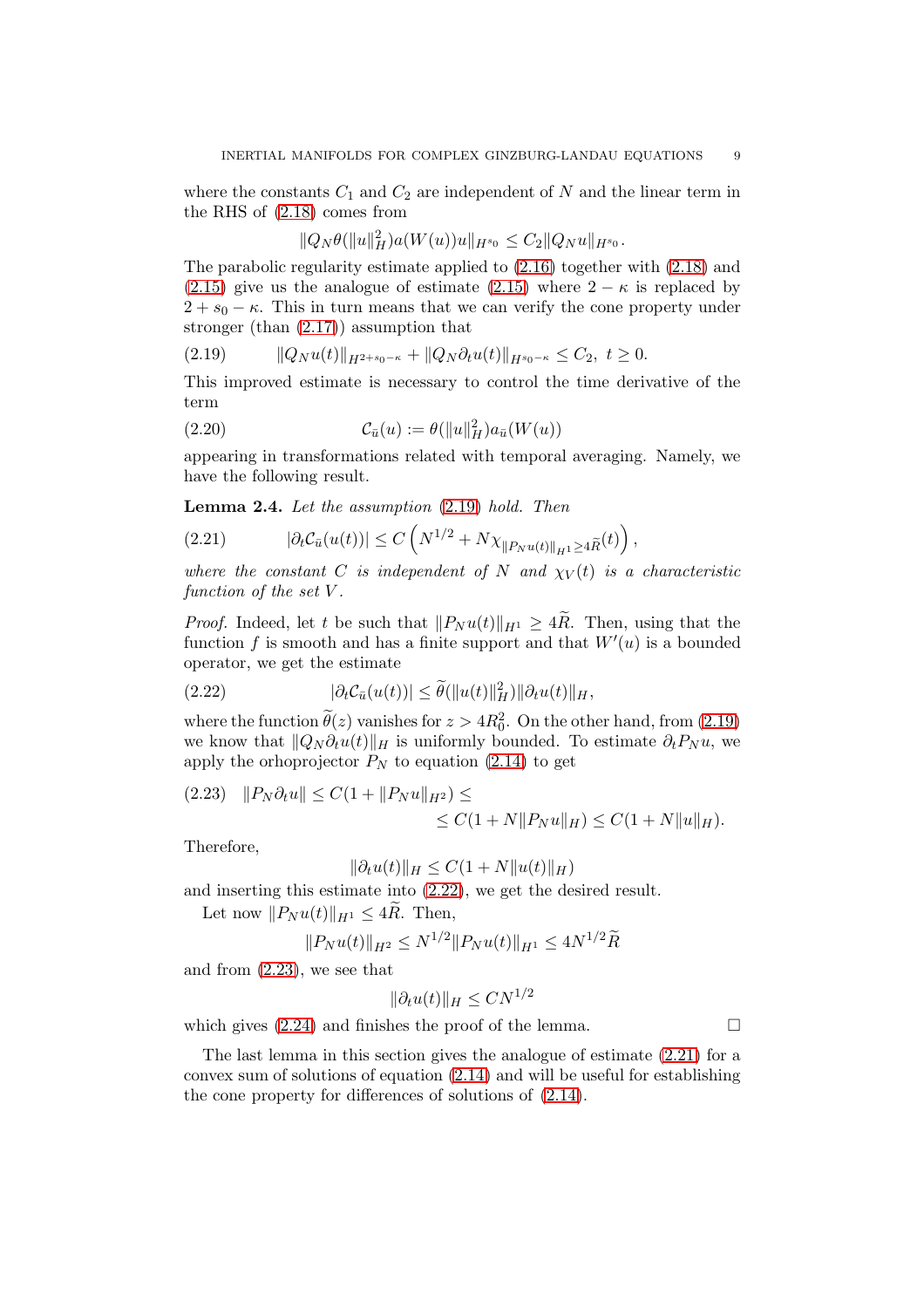<span id="page-9-3"></span>**Lemma 2.5.** Let  $u_1(t)$  and  $u_2(t)$  be two solutions of [\(2.14\)](#page-7-1) satisfying [\(2.19\)](#page-8-0) and let  $\alpha \in [0, 1]$ . Then, the following estimate holds:

<span id="page-9-0"></span>
$$
(2.24) \quad |\partial_t C_{\bar{u}}(\alpha u_1(t) + (1 - \alpha)u_2(t))| \le
$$
  
 
$$
\le C \left( N^{1/2} + N \left( \chi_{\|P_N u_1(t)\|_{H^1} \ge 4\tilde{R}}(t) + \chi_{\|P_N u_2(t)\|_{H^1} \ge 4\tilde{R}}(t) \right) \right),
$$

where the constant C is independent of N,  $\alpha$ ,  $u_1$  and  $u_2$ .

Proof. Arguing as in the proof of Lemma [2.4,](#page-8-4) we get the estimate

<span id="page-9-1"></span>
$$
(2.25) \quad |\partial_t \mathcal{C}_{\bar{u}}(\alpha u_1(t) + (1 - \alpha)u_2(t))| \leq
$$

$$
\widetilde{\theta}(\|\alpha P_N u_1(t) + (1-\alpha)P_N u_2(t)\|_H^2)(1 + \|\alpha P_N \partial_t u_1(t) + (1-\alpha)P_N \partial_t u_2(t)\|_H)
$$

for some smooth function  $\theta(z)$  vanishing if  $z > 4R_0^2 + C$  (here we have implicitly used that the  $H$ -norms of  $Q_N u_i$  are bounded). Moreover, from equation [\(2.14\)](#page-7-1), we infer that

<span id="page-9-2"></span>
$$
(2.26) \quad \|\partial_t P_N(\alpha u_1 + (1 - \alpha)u_2)\|_H \le C(1 + N \|P_N(\alpha u_1 + (1 - \alpha)u_2)\|_H)
$$
  
+  $N^{1/2} \|\alpha \varphi(\|A^{1/2} P_N u_1\|_H^2) P_N u_1 + (1 - \alpha) \varphi(\|A^{1/2} P_N u_2\|_H^2) P_N u_2\|_H,$ 

where we have used again that all parts of the nonlinearity  $F$  except of the term  $T(u)$  are uniformly bounded.

Let us consider now three alternative cases.

Case I. Both functions  $u_1, u_2$  satisfy

$$
||A^{1/2}P_N u_i||_H \geq 4\widetilde{R}.
$$

In this case, both  $\varphi$ 's in the second term are equal to  $-\frac{1}{2}$ . Therefore, we have

$$
\|\partial_t P_N(\alpha u_1 + (1 - \alpha)u_2\|_H \le C(1 + N \|P_N(\alpha u_1 + (1 - \alpha)u_2)\|_H)
$$

and inserting this estimate to the RHS of [\(2.25\)](#page-9-1) gives the desired inequality. Case II. One of the functions  $u_1(t)$ ,  $u_2(t)$  (say,  $u_1$ ) satisfies

$$
||P_N A^{1/2} u_1(t)||_H \le 4\widetilde{R}
$$

and  $||P_N A^{1/2}u_2(t)||_H \geq 4R$ . In this case  $||u_1||_H$  is uniformly (with respect to  $N$ ) bounded and, therefore,  $(2.26)$  reads

$$
\|\partial_t P_N(\alpha u_1 + (1 - \alpha)u_2)\|_H \le C'N(1 + \|(1 - \alpha)P_N u_2\|_H)
$$

for some constant  $C'$  independent of  $N$ . Inserting this estimate to the RHS and using that

$$
||P_N(\alpha u_1 + (1 - \alpha)u_2||_H \ge ||(1 - \alpha)P_N u_2||_H - C,
$$

we get the desired estimate in this case as well.

Case III. Both functions  $u_1(t)$ ,  $u_2(t)$  satisfy

$$
||A^{1/2}P_N u_i(t)||_H \le 4\widetilde{R}.
$$

Then, as in Lemma [2.4,](#page-8-4)  $||P_N u_i||_{H^2} \leq 4N^{1/2}\widetilde{R} \leq CN^{1/2}$  and, therefore,

$$
\|\alpha \partial_t u_1 + (1 - \alpha)\partial_t u_2\|_H \leq C N^{1/2}
$$

which together with [\(2.25\)](#page-9-1) gives the desired result.

Thus, estimate [\(2.24\)](#page-9-0) is verified in all 3 cases and the lemma is proved.  $\Box$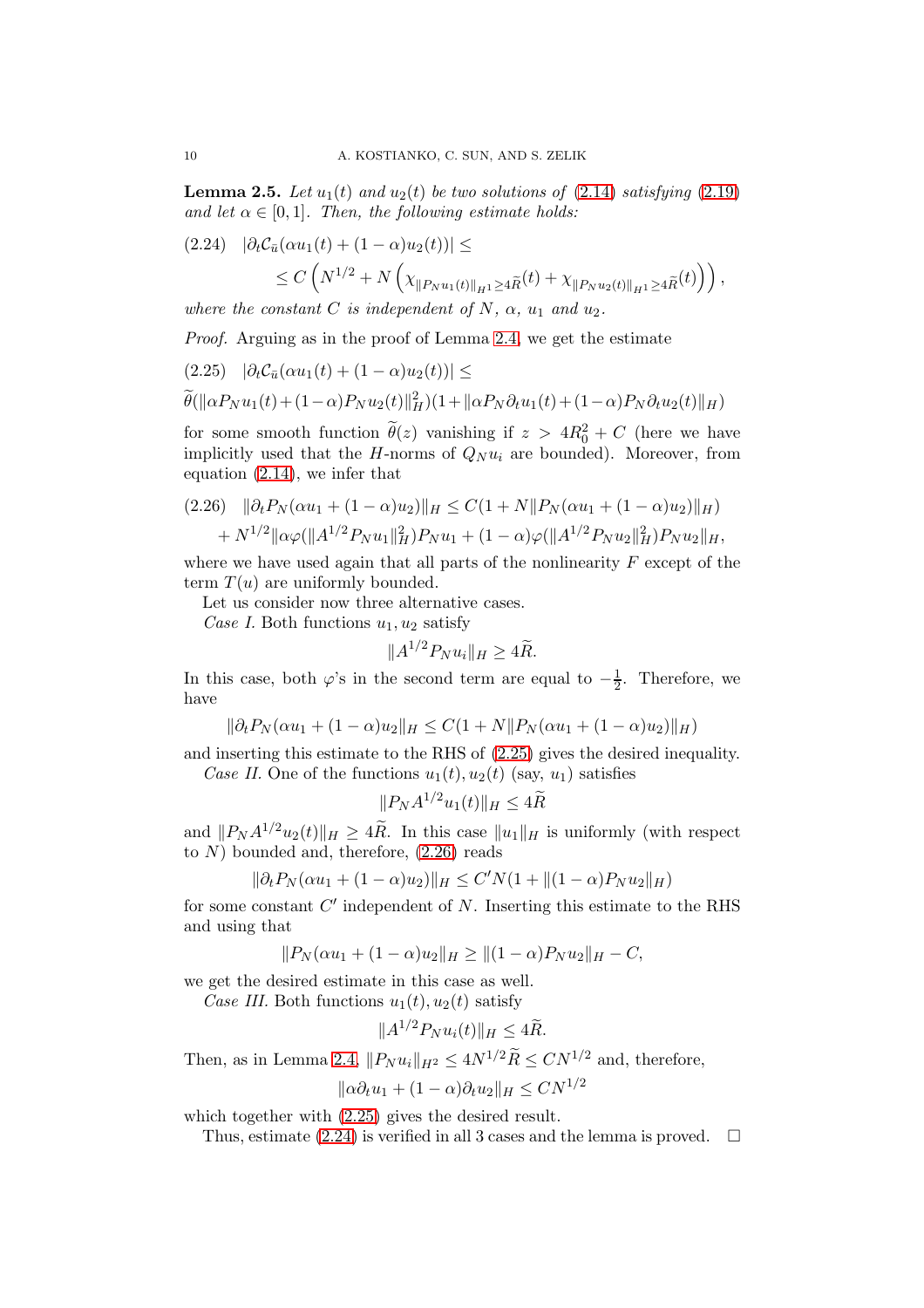#### <span id="page-10-1"></span>3. Spatio-temporal averaging and cone property

<span id="page-10-0"></span>The aim of this section is to verify the strong cone property for solutions of the modified problem  $(2.1)$ . We start with the equation of variations associated with it:

(3.1) 
$$
\partial_t v + (1 + i\omega)Av = F'(u(t))v,
$$

where  $F'(u(t))$  is defined by [\(2.12\)](#page-6-0) and the trajectory  $u(t)$  is assumed to satisfy [\(2.19\)](#page-8-0). In contrast to the previous works on inertial manifolds, the invariant cones for  $(3.1)$  will depend on t through the trajectory  $u(t)$  and in order to introduce them we need some preparations.

First, we split the function  $v(t) = v_+(t) + v_1(t) + v_-(t)$  in a sum of lower, intermediate and higher modes. In particular, the equation for the most "dangerous" intermediate modes  $v_I := \mathcal{I}_{N,K}v$  (where the parameters N and K will be fixed later) reads

<span id="page-10-2"></span>(3.2) 
$$
\partial_t v_I + (1 + i\omega)Av_I = \mathcal{I}_{N,K}F'(u)(v_+ + v_I + v_-).
$$

As we will see later, the terms containing  $v_{+}$  and  $v_{-}$  are under the control due to the proper choice of the parameter  $K$ , so we only need to take care about the restriction of  $\mathcal{I}_{N,K}F'(u)\mathcal{I}_{N,K}$  of  $F'(u)$  to intermediate modes.

We start with the term  $\mathcal{I}_{N,K}l_1(u)\mathcal{I}_{N,K}$ , see [\(2.12\)](#page-6-0).

**Lemma 3.1.** For every  $\varepsilon > 0$  and  $K \in \mathbb{N}$ , there exist infinitely many values of  $N \in \mathbb{N}$  such that, for every  $u \in H$ , the following estimate holds:

<span id="page-10-6"></span>
$$
(3.3) \t\t\t ||\mathcal{I}_{N,K}l_1(u)\mathcal{I}_{N,K}v||_H \leq \varepsilon ||v||_H, \quad v \in H.
$$

The proof of this lemma is given in [\[22\]](#page-20-18) and is based on the spatial averaging technique developed in [\[27\]](#page-21-14), see also [\[42\]](#page-21-5).

<span id="page-10-4"></span>The term containing  $l_3(u)$  is estimated as follows

$$
(3.4) \t\t ||\mathcal{I}_{N,K}l_3(u)v||_H \leq C||\mathcal{I}_{N,K}W(u)||_H||v||_H \leq C'(N-K)^{-s_0/2}||v||_H,
$$

where we have used that  $W(u)$  is bounded in  $H^{s_0}$ . Analogously, it is not difficult to see using the assumption [\(2.19\)](#page-8-0) together with finiteness of the support of  $\theta$  that the term containing  $l_4(u)$  possesses the estimate

<span id="page-10-5"></span>
$$
(3.5) \quad \|\mathcal{I}_{N,K}l_4(u)v\|_{H} \le C(\theta(\|u\|_{H}^2) + |\theta'(\|u\|_{H}^2)\|\|u\|_{H})\|\mathcal{I}_{N,K}u\|_{H}\|v\|_{H} \le
$$
  

$$
\le C\left((N-K)^{-1/2} + \chi_{\|P_Nu(t)\|_{H}^1 \ge 4\widetilde{R}}(t)\right)\|v\|_{H}
$$

and, as we will see below, can be controlled with the help of an extra operator  $T'(u)v$ . Thus, equation [\(3.2\)](#page-10-2) can be rewritten in the form

<span id="page-10-3"></span>(3.6) 
$$
\partial_t v_I + (1 + i\omega)Av_I - \mathcal{C}_u(u)v_I - \mathcal{C}_{\bar{u}}(u)\bar{v}_I = \mathcal{R}_I v,
$$

where  $\mathcal{C}_u(u) := \theta(||u||_H^2) a_u(W(u)), \mathcal{C}_{\bar{u}}(u)$  is defined by [\(2.20\)](#page-8-5) and

$$
(3.7) \qquad \mathcal{R}_I v := \mathcal{I}_{N,K} l_1(u) v + \mathcal{I}_{N,K} l_3(u) v + \mathcal{I}_{N,K} l_4(u) v - \mathcal{I}_{N,K} T'(u) v.
$$

The main difference of equation [\(3.6\)](#page-10-3) from the analogous equations consid-ered in [\[22\]](#page-20-18) is the presence of an extra non-scalar term  $\mathcal{C}_{\bar{u}}(u)\bar{v}_I$  which does not allow us to get the desired cone property in a direct way. Inspired by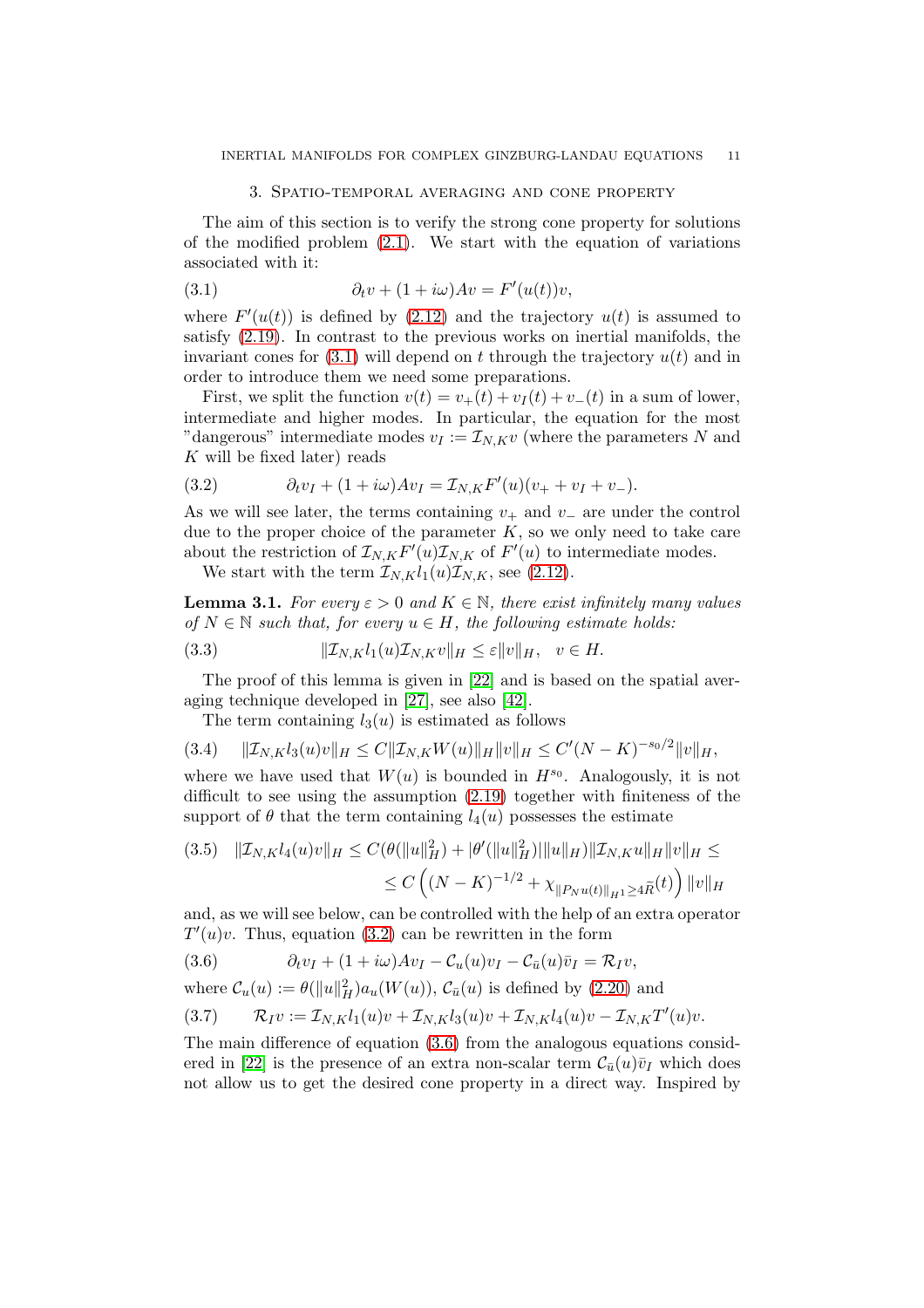[\[18\]](#page-20-0), we will treat this term using temporal averaging technique. To this end, we write equations [\(3.6\)](#page-10-3) in Fourier base:

<span id="page-11-0"></span>(3.8) 
$$
\partial_t v_n + (1 + i\omega)(1 + |n|^2)v_n - C_u(u)v_n - C_{\bar{u}}(u)\bar{v}_n =
$$

$$
= \mathcal{R}_n v := (\mathcal{R}_I v, e_n), \quad N - K < 1 + |n|^2 < N + K
$$

and do the following transform

<span id="page-11-1"></span>(3.9) 
$$
z_n(t) := v_n(t) + \frac{i}{2\omega(1+|n|^2)} \mathcal{C}_{\bar{u}}(u(t)) \bar{v}_n(t).
$$

In these new variables equation [\(3.8\)](#page-11-0) reads

$$
(3.10) \quad \partial_t z_n + (1 + i\omega)(1 + |n|^2)z_n - C_u z_n = \mathcal{R}_n v + + \frac{i}{2\omega(1 + |n|^2)} C_{\bar{u}} \bar{\mathcal{R}}_n v + \frac{i}{2\omega(1 + |n|^2)} C_{\bar{u}} (\bar{\mathcal{C}}_u - C_u) \bar{v}_n + \bar{\mathcal{C}}_{\bar{u}} v_n) + + \frac{i}{2\omega(1 + |n|^2)} (\partial_t C_{\bar{u}}) \bar{v}_n
$$

On the other hand, the inverse transform to [\(3.9\)](#page-11-1) reads

(3.11) 
$$
v_n = \frac{1}{1 - \frac{|\mathcal{C}_{\bar{u}}|^2}{4\omega^2(1+|n|^2)^2}} \left(z_n - \frac{i}{2\omega(1+|n|^2)} \mathcal{C}_{\bar{u}} \bar{z}_n\right).
$$

Note that we are doing this transform with intermediate modes only, so  $1 + |n|^2 > N - K$  and, therefore, this transform is  $C(N - K)^{-1}$ -close to the identical one (since  $\mathcal{C}_{\bar{u}}$  is uniformly bounded). In a sequel, we will fix  $N \gg K \gg 1$ , so the quantity  $(N - K)^{-1}$  will be indeed small.

Finally, we define the transform of the intermediate modes  $v_I \rightarrow z_I$  by [\(3.9\)](#page-11-1) and leave the higher and lower modes unchanged:

<span id="page-11-4"></span>(3.12) 
$$
z = z_+ + z_I + z_- := v_+ + z_I + v_- := \mathcal{Q}(u)v.
$$

In these new variables the equation for intermediate modes will have the form

<span id="page-11-3"></span>(3.13) 
$$
\partial_t z_I + (1 + i\omega)Az_I - C_u(u)z_I = \mathcal{R}_I z + \mathcal{R}_{I,ext} z - C_{\bar{u},ext}\bar{z}_I,
$$

where

$$
(3.14) \quad (\mathcal{C}_{\bar{u},ext}z_I)_n = \frac{-i}{2\omega(1+|n|^2)} (\partial_t \mathcal{C}_{\bar{u}}) \bar{z}_n, \quad N - K < 1 + |n|^2 < N + K
$$

and the operator  $\mathcal{R}_{I,ext}$  satisfies

<span id="page-11-2"></span>(3.15) 
$$
\|\mathcal{R}_{I,ext}z\|_H \le C(N-K)^{-1/2} \|z\|_H
$$

with the constant  $C$  which is independent of  $u$ ,  $N$  and  $K$  (we have also implicitly used Lemma [2.4](#page-8-4) in order to replace  $v_I$  by  $z_I$  in the term containing time derivative of  $\mathcal{C}_{\bar{u}}$ . Moreover, using the fact that all terms except of  $T'(u)$ in the definition of  $F'(u)$  are uniformly bounded, we replace  $v_I$  by  $z_I$  in the equations for higher and lower modes as well absorbing the small extra terms by the operators  $\mathcal{R}_{-,ext}$  and  $\mathcal{R}_{+,ext}$  which will satisfy the analogue of [\(3.15\)](#page-11-2). We have also used here estimate [\(2.9\)](#page-6-3) in order to control the norm of  $T'(u)(v-z)$ .

Comparing equations [\(3.6\)](#page-10-3) and [\(3.13\)](#page-11-3), we see that the temporal averaging trick allows us to get rid of the problematic non-scalar term  $\mathcal{C}_{\bar{u}}\bar{v}_I$  which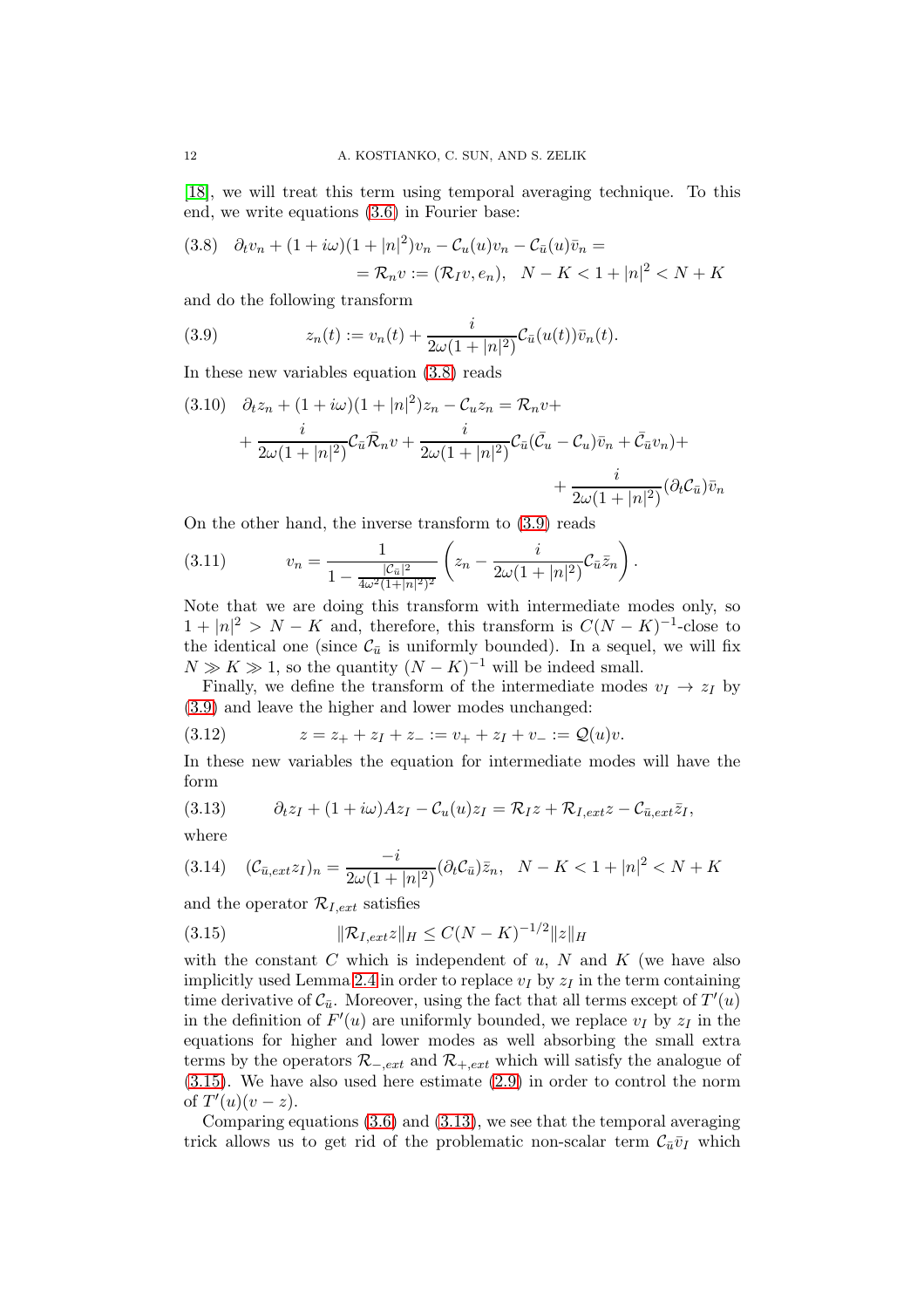prevented us to use the standard invariant cone technique. The extra terms  $\mathcal{R}_{ext}z$  are not dangerous due to estimate [\(3.15\)](#page-11-2) and the only dangerous term is the one containing time derivative of  $\mathcal{C}_{\bar{u}}(u(t))$ , but as we will see below, it is also under the control due to Lemma [2.4](#page-8-4) and the "good" term  $T'(u)z$ , so we are now ready to proceed with cone estimates.

<span id="page-12-3"></span>Let us define the quadratic form and the associated cone by

(3.16)  $V(\xi) := ||Q_N \xi||_H^2 - ||P_N \xi||_H^2$  and  $\mathcal{K}^+ := {\{\xi \in H, V(\xi) \le 0\}}$ 

and respectively.

The following strong cone property in differential form is crucial for constructing the desired IMs.

<span id="page-12-2"></span>**Theorem 3.2.** It is possible to fix  $K \in \mathbb{N}$  in such a way that for infinitely many  $N \gg K$ , any solution  $u(t)$  of problem [\(2.14\)](#page-7-1) satisfying [\(2.19\)](#page-8-0) and any solution  $v(t)$  of the equation of variations  $(3.1)$ , the corresponding function  $z(t)$  satisfies the following differential inequality:

<span id="page-12-1"></span>(3.17) 
$$
\frac{d}{dt}V(z(t)) + \alpha(u(t))V(z(t)) \leq -\mu ||z(t)||_H^2,
$$

where  $\mu > 0$  and  $0 < \alpha_{-} \leq \alpha(u(t)) \leq \alpha_{+} < \infty$  for some  $\alpha_{+}$  independent of u.

*Proof.* Indeed, differentiating the expression  $V(z(t))$  in time and expressing time derivatives from the equations for  $v(t)$  and  $z(t)$ , we get

<span id="page-12-0"></span>
$$
(3.18) \frac{1}{2} \frac{d}{dt} V(z(t)) + \text{Re}((1 + i\omega)Az, Q_N z - P_N z) - \text{Re}C_u(u(t))V(z(t)) =
$$
  
\n
$$
= \text{Re}(l_1(u)z, Q_N z - P_N z) + \text{Re}(l_3(u(t))z, Q_N z - P_N z) +
$$
  
\n
$$
+ \text{Re}(l_4(u)z, Q_N z - P_N z) - \text{Re}(T'(u)z, Q_N z - P_N z) +
$$
  
\n
$$
+ \text{Re}(C_{\bar{u}}(u(t))(\bar{z}_+ + \bar{z}_-), Q_N z - P_N z) +
$$
  
\n
$$
+ \text{Re}(R_{ext} z, Q_N z - P_N z) - \text{Re}(C_{\bar{u},ext} z_I, Q_N z - P_N z).
$$

The middle term in the LHS of this equality can be estimated as follows:

$$
(3.19) \quad \text{Re}((1+i\omega)Az, Q_N z - P_N z) = (N + \frac{1}{2})V(z(t)) +
$$
\n
$$
+ ((A - N - \frac{1}{2})Q_N z, Q_N z) + ((N + \frac{1}{2} - A)P_N z, P_N z) \ge
$$
\n
$$
\ge (N + \frac{1}{2})V(z(t)) + \frac{1}{2}||z||_H^2 + \frac{1}{2}K||P_{N,K} z||_H^2 +
$$
\n
$$
+ K||Q_{N,K} z||_H^2 + \frac{1}{2}((N - A)P_N z, z),
$$

where we have implicitly used that all eigenvalues  $\lambda_n \in \mathbb{Z}$ .

Using the fact that the operators  $l_i(u)$ ,  $i = 1, 3, 4$ , are uniformly bounded with respect to  $N$  and  $K$ , we get

$$
(3.20) \quad \text{Re}(l_i(u)z, Q_N z - P_N z) \le \text{Re}(\mathcal{I}_{N,K}l_i(u)\mathcal{I}_{N,K}z, Q_N z - P_N z) +
$$
  
+  $C(\|\mathcal{P}_{N,K}z\|_H + \|\mathcal{Q}_{N,K}z\|_H)\|z\|_H \le \|\mathcal{I}_{N,K}l_i(u)\mathcal{I}_{N,K}\|_{\mathcal{L}(H,H)}\|z\|_H^2 +$   
+  $\frac{1}{16}\|z\|_H^2 + C'(\|\mathcal{P}_{N,K}z\|_H^2 + \|\mathcal{Q}_{N,K}z\|_H^2),$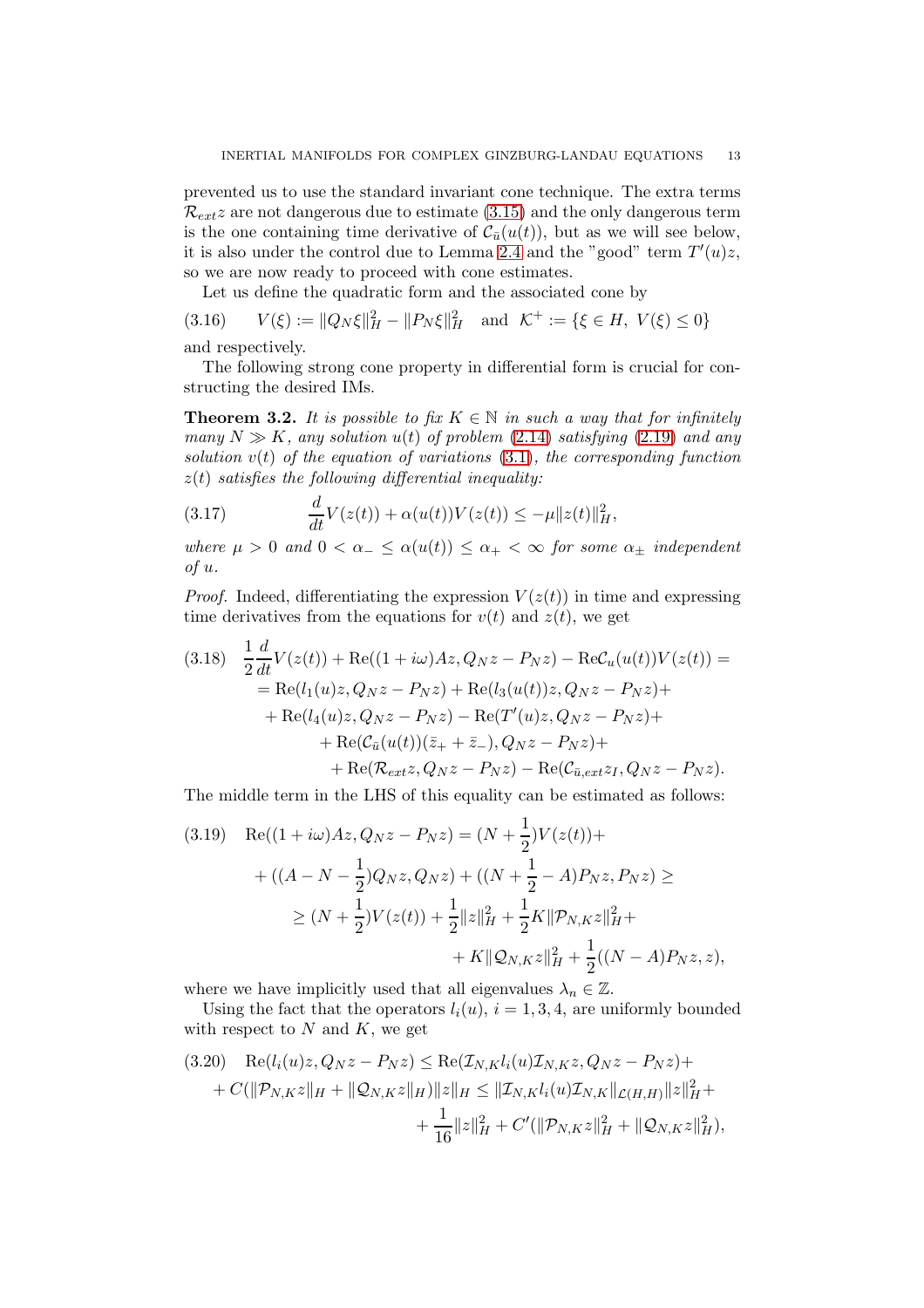where the constant C' is independent of N and K. The term containing  $\mathcal{C}_{\bar{u}}$ is even easier to estimate:

 $|\operatorname{Re}(\mathcal{C}_{\bar{u}}(u(t))(\bar{z}_{+}+\bar{z}_{-}), Q_N z - P_N z)| \leq C \left( \|\mathcal{P}_{N,K} z\|_{H}^2 + \|\mathcal{Q}_{N,K} z\|_{H}^2 \right).$ Moreover, due to Lemma [2.4,](#page-8-4) we have

<span id="page-13-1"></span>
$$
(3.21) \left| \operatorname{Re}(\mathcal{C}_{\bar{u},ext}z_I, Q_N z - P_N z) \right| \le C((N - K)^{-1/2} + \chi_{\|P_N u(t)\|_{H^1} \ge 4\widetilde{R}}) \|z\|_{H}^2.
$$

Combining the obtained estimates with [\(3.4\)](#page-10-4), [\(3.5\)](#page-10-5) and [\(3.15\)](#page-11-2) and inserting the result to [\(3.18\)](#page-12-0), we arrive at

<span id="page-13-0"></span>
$$
(3.22) \quad \frac{1}{2} \frac{d}{dt} V(z) + (N + \frac{1}{2} - \text{Re} \mathcal{C}_u(u(t))) V(z) + \frac{1}{2} ((N - A) P_N z, z) \le
$$
  
\n
$$
\leq (4C' - K) (\|\mathcal{P}_{N,K} z\|_H^2 + \|\mathcal{Q}_{N,K} z\|_H^2) -
$$
  
\n
$$
\left(\frac{1}{2} - C''(N - K)^{-1/2} - \|\mathcal{I}_{N,K} l_1(u)\mathcal{I}_{N,K}\|_{\mathcal{L}(H,H)} - C\chi_{\|P_N u(t)\|_{H^1} \geq 4\widetilde{R}}\right) \|z\|_H^2
$$
  
\n
$$
+ \text{Re}(T'(u) P_N z, P_N z).
$$

According to Lemma [2.2,](#page-6-2) we get

<span id="page-13-2"></span>
$$
(3.23) \quad \text{Re}(T'(u)P_Nz, P_Nz) \le -\frac{1}{2}\chi_{\|P_Nu\|_{H^1} \ge 4\widetilde{R}}(t)\|P_Nz\|_{H^{1/2}}^2 +
$$
\n
$$
+\frac{1}{2}\left((N^{1/2} - A^{1/2})P_Nz, z\right) = \frac{1}{8}K\chi_{\|P_Nu(t)\|_{H^1} \ge 4\widetilde{R}}(t)V(z(t)) -
$$
\n
$$
-\frac{1}{8}K\chi_{\|P_Nu(t)\|_{H^1} \ge 4\widetilde{R}}\|Q_Nz\|_{H}^2 -
$$
\n
$$
-\frac{1}{2}\chi_{\|P_Nu(t)\|_{H^1} \ge 4\widetilde{R}}(t)\left(\|P_Nz\|_{H^{1/2}}^2 - \frac{1}{4}K\|P_Nz\|_{H}^2\right) +
$$
\n
$$
+\frac{1}{2}\left((N^{1/2} - A^{1/2})P_Nz, z\right).
$$

Using now the elementary estimate

$$
(3.24) \quad ||P_N z||_{H^{1/2}}^2 - \frac{1}{4} K ||P_N z||_H^2 \ge
$$
  
 
$$
\ge \left( (N - K)^{1/2} - \frac{1}{4} K \right) ||P_N \mathcal{I}_{N,k} z||_H^2 - \frac{1}{4} K ||P_{N,K} z||_H^2
$$

together with the fact that

$$
\left((N^{1/2} - A^{1/2})P_N z, z\right) \le
$$
  
 
$$
\le \left((N^{1/2} + A^{1/2})(N^{1/2} - A^{1/2})^{1/2}P_N z, (N^{1/2} - A^{1/2})^{1/2}P_N z\right) =
$$
  
 
$$
= ((N - A)P_N z, z),
$$

where we have implicitly used that  $(N^{1/2} + A^{1/2}) \ge 1$ , and assuming that  $N - K$  is big enough, we end up with the estimate

$$
(3.25) \quad \text{Re}(T'(u)P_Nz, P_Nz) \leq \frac{1}{8}K\chi_{\|P_Nu(t)\|_{H^1} \geq 4\widetilde{R}}(t)V(z(t)) - \frac{1}{8}K\chi_{\|P_Nu(t)\|_{H^1} \geq 4\widetilde{R}}(t)\|z\|_H^2 + \frac{3}{8}K\|\mathcal{P}_{N,K}z\|_H^2 + \frac{1}{2}((N-A)P_Nz,z).
$$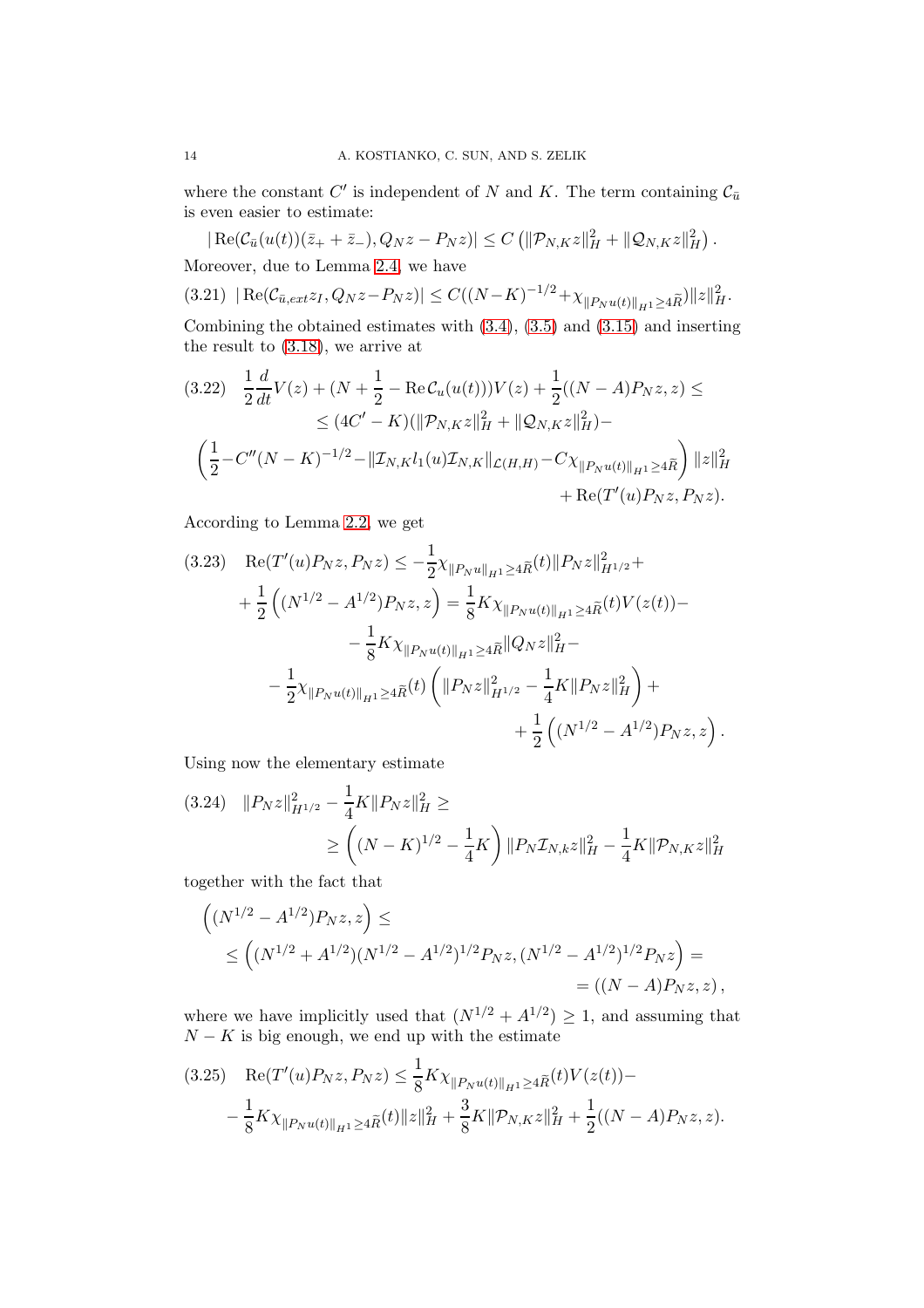Thus, fixing K large enough and assuming that  $K \ll N$ , inequality [\(3.22\)](#page-13-0) reads

$$
(3.26) \quad \frac{1}{2}\frac{d}{dt}V(z) + \left(N + \frac{1}{2} - \text{Re}\,\mathcal{C}_u(u(t)) - \frac{1}{8}K\chi_{\|P_Nu(t)\|_{H^1} \ge 4\widetilde{R}}\right)V(z) \le
$$
  

$$
\le -\left(\frac{1}{8} - \|\mathcal{I}_{N,K}l_1(u)\mathcal{I}_{N,K}\|_{\mathcal{L}(H,H)}\right) \|z\|_{H}^2.
$$

Finally, fixing  $N \gg 1$  in such a way that the spatial averaging inequality [\(3.3\)](#page-10-6) is satisfied with  $\varepsilon = \frac{1}{16}$ , we get the desired cone inequality [\(3.17\)](#page-12-1) with

$$
\mu := \frac{1}{8}, \quad \alpha(u(t)) := 2\left(N + \frac{1}{2} - \text{Re}\,\mathcal{C}_u(u(t)) - \frac{1}{8}K\chi_{\|P_N u(t)\|_{H^1} \ge 4\widetilde{R}}\right)
$$

and finish the proof of the theorem.  $\Box$ 

We now state the analogue of the proved theorem for finite differences between trajectories of [\(2.14\)](#page-7-1). In contrast to the case where the cones are independent of  $u(t)$ , this is not an immediate corollary of the proved result for infinitesimal differences and requires some additional care.

Let  $u_1(t)$  and  $u_2(t)$  be two solutions of [\(2.14\)](#page-7-1) satisfying [\(2.19\)](#page-8-0) and let  $v(t) := u_1(t) - u_2(t)$ . Then this function solves the following equation of variations:

(3.27) 
$$
\partial_t v + (1 + i\omega)Av = F'(u_1, u_2)v,
$$

where

(3.28) 
$$
F'(u_1(t), u_2(t)) := \int_0^1 F'(su_1(t) + (1-s)u_2(t)) ds.
$$

The operators  $l_i(u_1, u_2)$ ,  $T'(u_1, u_2)$ ,  $C_{\bar{u}}(u_1, u_2)$ ,  $C_{\bar{u},ext}(u_1, u_2)$ , etc. and the transform  $v \to z$  are defined analogously. The next theorem claims that the function  $z(t)$  thus defined satisfies the cone inequality [\(3.17\)](#page-12-1) (with probably different constants).

<span id="page-14-1"></span>**Corollary 3.3.** It is possible to fix  $K \in \mathbb{N}$  in such a way that for infinitely many  $N \gg K$ , any two solutions  $u_1(t)$  and  $u_2(t)$  of problem [\(2.14\)](#page-7-1) satisfying [\(2.19\)](#page-8-0) and  $v(t) = u_1(t) - u_2(t)$ , the corresponding function  $z(t)$  satisfies the following differential inequality:

<span id="page-14-0"></span>(3.29) 
$$
\frac{d}{dt}V(z(t)) + \alpha_{u_1, u_2}(t)V(z(t)) \leq -\mu ||z(t)||_H^2,
$$

where  $\mu > 0$  and  $0 < \alpha_{-} \leq \alpha_{u_1, u_2}(t) \leq \alpha_{+} < \infty$  for some  $\alpha_{\pm}$  independent of  $u_1$  and  $u_2$ .

Proof. The proof of inequality  $(3.29)$  repeats almost word by word the derivation of [\(3.17\)](#page-12-1) given above. Indeed, as not difficult to see, the estimates for the terms contained in  $F'(u_1, u_2)$  are analogous to the estimates for  $F'(u)$ . By this reason, we discuss here only the estimates containing the characteristic function  $\chi_{\|P_N u(t)\|_{H^1} \geq 4\widetilde{R}}$  which should be naturally replaced by the sum  $\chi_{\|P_N u_1(t)\|_{H^1} \geq 4\widetilde{R}} + \chi_{\|P_N u_2(t)\|_{H^1} \geq 4\widetilde{R}}$ . The possibility to do such a replacement in the analogue of estimate [\(3.21\)](#page-13-1) follows from Lemma [2.5](#page-9-3) and such a replacement in [\(3.5\)](#page-10-5) is straightforward, so we only need to get the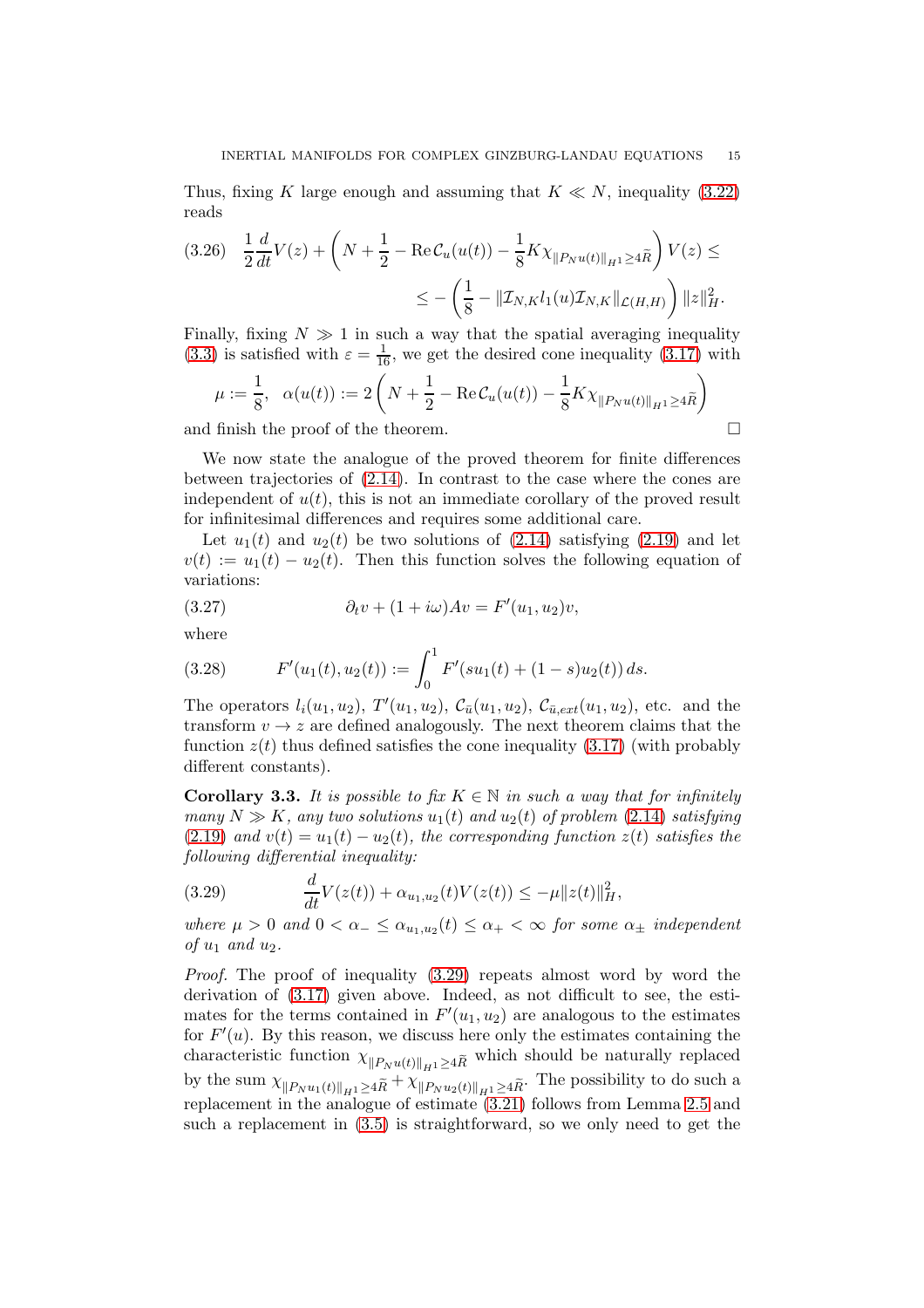analogue of [\(3.23\)](#page-13-2) for the term  $T'(u_1, u_2)$ . To this end we need the following elementary estimate:

(3.30) 
$$
\mu\left(s \in [0,1] : |sa - (1-s)b| \ge \frac{a+b}{4}\right) \ge \frac{1}{2},
$$

where  $a, b > 0$  and  $\mu$  stands for the Lebesgue measure in R. The proof of this inequality is straightforward and we left it to the reader.

We will use this inequality with  $a = ||P_N u_1(t)||_{H^1}$  and  $b = ||P_N u_2(t)||_{H^1}$ . Assume that at least one of  $a, b \geq 4R$ . Then,  $(a + b)/4 \geq R$  and we have

$$
\mu\left(s \in [0,1] : \|su_1 + (1-s)u_2\|_{H^1} \ge \widetilde{R}\right) \ge
$$
  

$$
\ge \mu\left(s \in [0,1] : |sa - (1-s)b| \ge \frac{a+b}{4}\right) \ge \frac{1}{2}
$$

and, due to Lemma [2.2,](#page-6-2) we arrive at

$$
(3.31) \quad \text{Re}(T'(u_1, u_2)z, z) = \int_0^1 \text{Re}(T'(su_1 + (1 - s)u_2)z, z) \, ds \le
$$
\n
$$
-\frac{1}{8} \left( \chi_{\|P_N u_1(t)\|_{H^1} \ge 4\tilde{R}} + \chi_{\|P_N u_2(t)\|_{H^1} \ge 4\tilde{R}} \right) \|P_N z\|_{H^{1/2}}^2 + \frac{1}{2} \left( (N - A)P_N z, z \right),
$$
\nwhere we have implicitly used that

where we have implicitly used that

$$
\chi_{A\cup B}(t) = \max\{\chi_A(t), \chi_B(t)\} \ge \frac{1}{2} \left(\chi_A(t) + \chi_B(t)\right).
$$

Thus, all necessary extensions of the estimates used in the proof of Theorem [3.2](#page-12-2) are verified and the rest of the derivation of [\(3.29\)](#page-14-0) is the same as in Theorem [3.2.](#page-12-2) This gives us estimate [\(3.29\)](#page-14-0) with  $\mu = \frac{1}{8}$  $\frac{1}{8}$  and

$$
\alpha_{u_1, u_2}(t) := 2N + 1 - 2 \operatorname{Re}(\mathcal{C}_u(u_1(t), u_2(t)) -
$$
  

$$
- \frac{1}{16} K \left( \chi_{\|P_N u_1(t)\|_{H^1} \ge 4\widetilde{R}} + \chi_{\|P_N u_2(t)\|_{H^1} \ge 4\widetilde{R}} \right)
$$

and finishes the proof of the corollary.

Remark 3.4. Obviously estimate [\(3.29\)](#page-14-0) for finite differences implies estimate [\(3.17\)](#page-12-1) for infinitesimal ones. By this reason, the infinitesimal cone property  $(3.17)$  holds for all values N and K for which  $(3.29)$  holds.

## 4. Inertial Manifolds

<span id="page-15-0"></span>In this section, we construct an Inertial Manifold (IM) for the modified problem [\(2.14\)](#page-7-1). We start by recalling the definition of this object.

**Definition 4.1.** A set M is an IM for problem [\(2.14\)](#page-7-1) with the base  $H_+ :=$  $P_NH$  if

1) M is an invariant  $(S(t)M = M)$  Lipschiz submanifold of H which is the graph of a globally Lipschitz function  $M : H_+ \to H_-,$  i.e.

(4.1) 
$$
\mathcal{M} = \{u_+ + M(u_+), u_+ \in H_+\}
$$

2) It possesses the so-called exponential tracking property, i.e. for every solution  $u(t)$ ,  $t > 0$  of problem [\(2.14\)](#page-7-1), there exists a "trace" solution  $\bar{u}(t) \in$ M such that

<span id="page-15-1"></span>
$$
||u(t) - \bar{u}(t)||_H \le Q(||u_0||_H)e^{-\gamma t},
$$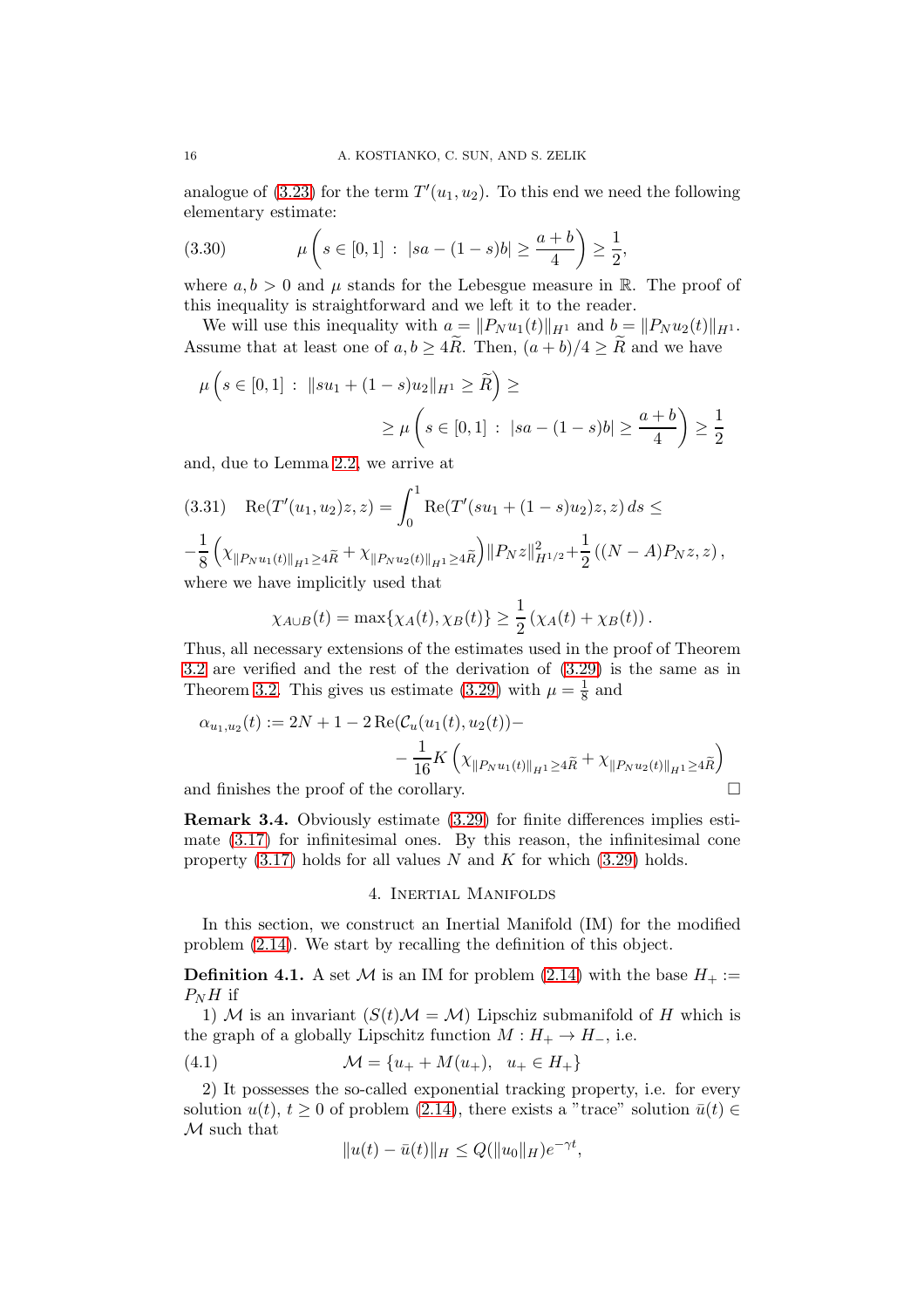for some positive  $\gamma$  and monotone function  $Q$ .

It is well-known, see e.g. [\[27,](#page-21-14) [42\]](#page-21-5) and references therein that the existence of an IM follows from the so-called cone and squeezing properties. It is also known that the cone property in differential form similar to [\(3.29\)](#page-14-0) implies both cone and squeezing properties, see [\[42\]](#page-21-5). Therefore, due to Theorem [3.2](#page-12-2) and Corollary [3.3](#page-14-1) everything is "almost" prepared to verify the existence of the IM for our problem [\(2.14\)](#page-7-1). The only problem here is that the above mentioned theorems on the existence of IMs are usually formulated for the case where the invariant cones are independent of the point of the phase space, but in our situation only transformed function  $z(t)$  satisfies the cone property  $z(0) \in \mathcal{K}^+ \Rightarrow z(t) \in \mathcal{K}^+$  and the invariant cones for the associated cones for the initial infinitesimal difference  $v(t)$  will depend on u through the  $z \to v$  transform. Although such dependence of invariant cones on the point of phase space is typical for the theory of normally hyperbolic invariant manifolds (at least in finite dimensions), one should be careful since some extra conditions are necessary in this case to guarantee the existence of a manifold. For instance, the classical Lorenz system possesses invariant cones, but does not possess the corresponding 2D invariant manifold. We overcome this problem by using the invariant cones for finite differences between solutions which are obtained in Corollary [3.3.](#page-14-1)

We proceed with formulating the analogues of cone and squeezing properties for our case. For any two points  $u_1$  and  $u_2$  of H satisfying [\(2.19\)](#page-8-0), we define

(4.2) 
$$
\mathcal{K}^+_{u_1,u_2} := \{ v \in H : z := \mathcal{Q}(u_1,u_2)v \in \mathcal{K}^+ \},
$$

where the cone  $K^+$  and the transform Q is defined by [\(3.16\)](#page-12-3) and [\(3.12\)](#page-11-4) respectively.

Lemma 4.2. Let the assumptions of Corollary [3.3](#page-14-1) hold. Then, for any two solutions  $u_1(t)$  and  $u_2(t)$  of problem [\(2.14\)](#page-7-1) satisfying [\(2.19\)](#page-8-0) the following properties hold:

1) Cone property: the cones  $\mathcal{K}^+_{u_1,u_2}$  are invariant, e.g.

 $u_1(0) - u_2(0) \in \mathcal{K}^+_{u_1(0), u_2(0)} \Rightarrow u_1(t) - u_2(t) \in \mathcal{K}^+_{u_1(t), u_2(t)}, \quad t > 0.$ 

Moreover, if in addition  $u_1(t) \neq u_2(t)$ , then  $u_1(t) - u_2(t) \notin \partial \mathcal{K}_{u_1}^+$  $_{u_1(t),u_2(t)}^{+}.$ 

2) Squeezing property: if  $u_1(T) - u_2(T) \notin \mathcal{K}_{u_1}^+$  $_{u_1(T), u_2(T)}^{+}$  for some  $T > 0$ , then

 $||u_1(t) - u_2(t)||_H \le Ce^{-\gamma t} ||u_1(0) - u_2(0)||_H, \quad t \in [0, T]$ 

for some positive C and  $\gamma$  which are independent of t.

Indeed, the first property is an immediate corollary of differential inequal-ity [\(3.29\)](#page-14-0) and the second one follows from the fact that the nonlinearity  $F(u)$ in [\(2.14\)](#page-7-1) is globally Lipschitz exactly as in [\[42\]](#page-21-5).

We are now ready to state the main result of this section.

<span id="page-16-0"></span>Theorem 4.3. Let the assumptions of Corollary [3.3](#page-14-1) hold. Then equation [\(2.14\)](#page-7-1) possesses a Lipschitz IM M with the base  $H_+ = P_N H$  which consists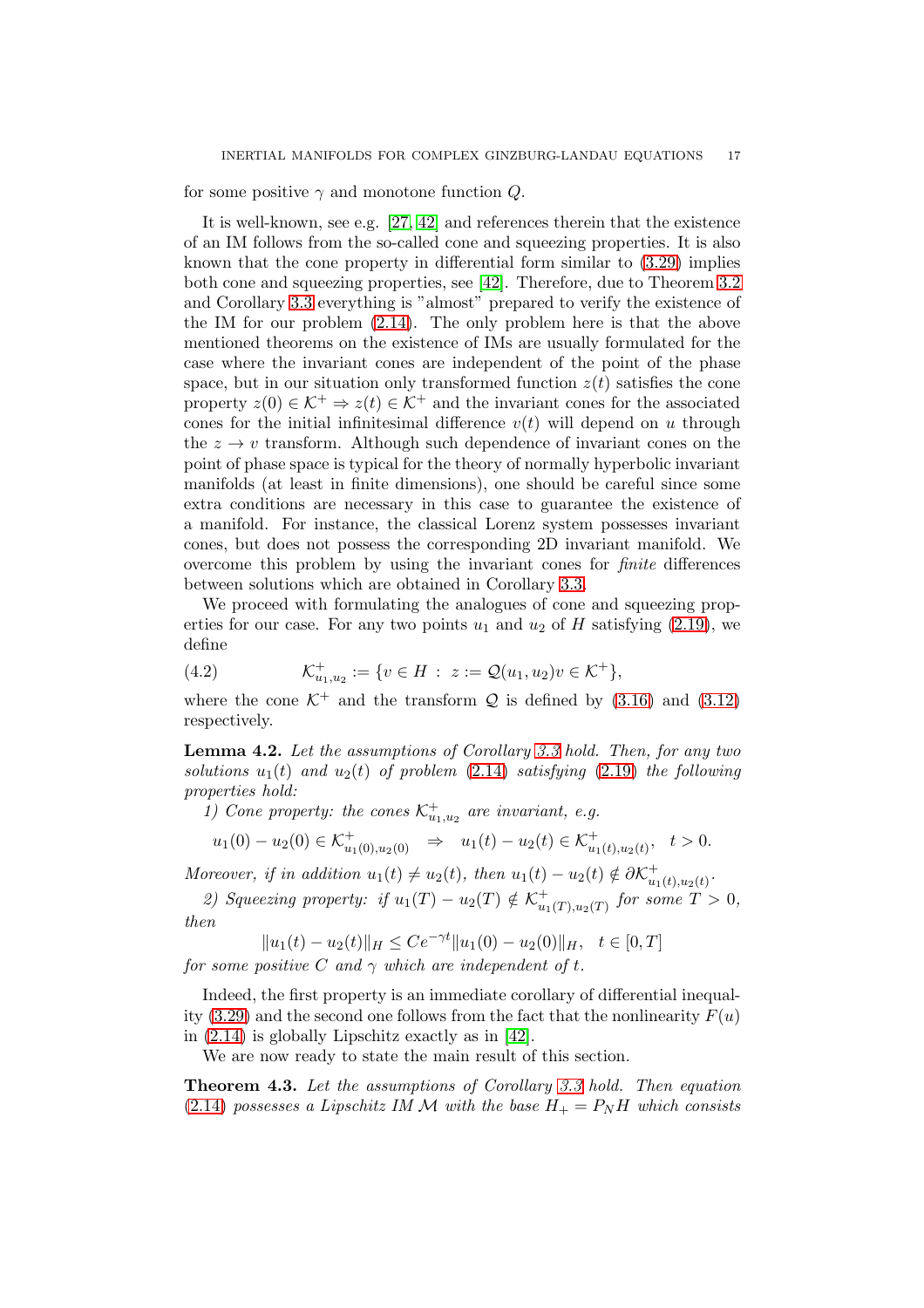of all complete trajectories  $u(t)$ ,  $t \in \mathbb{R}$ , for which the  $Q_N$ -component remains bounded as  $t \to -\infty$ :

<span id="page-17-3"></span>
$$
(4.3) \mathcal{M} := \left\{ u(0): u(t), t \in \mathbb{R} \text{ solves } (2.14), \limsup_{t \to -\infty} ||Q_N u(t)||_H < \infty \right\}.
$$

Proof. The proof of this theorem is almost identical to Theorem 2.23 of [\[42\]](#page-21-5), so we only indicate the main steps of this proof for the convenience of the reader.

Step 1. Backward in time solutions: finite-time. Let us fix some  $T > 0$ and consider the following boundary value problem associated with [\(2.14\)](#page-7-1):

<span id="page-17-1"></span>(4.4) 
$$
\partial_t u + (1 + i\omega)Au = F(u), \quad P_N u = u^0_+, \quad Q_N u(-T) = 0.
$$

We claim that this problem is uniquely solvable for any  $u_+^0 \in H_+$ . Indeed, let us consider the map  $S_T: H_+ \to H_+$  defined by  $S_T(u^T_+) := P_N S(T)(u^T_+, 0),$ where  $S(t)$  is a solution semigroup associated with equation [\(2.14\)](#page-7-1). This map is Lipschitz continuous and, moreover, due to Lemma [2.3,](#page-7-6) assumption  $(2.19)$  is satisfied for any such a trajectory  $u(t) = S(t+T)(u_+^T, 0)$  (uniformly with respect to T). We also see that, for any such trajectories  $u_1$  and  $u_2$ ,

$$
u_1(-T) - u_2(-T) \in \mathcal{K}^+_{u_1(-T), u_2(-T)}
$$

and, therefore, by the cone property,  $u_1(t) - u_2(t) \in \mathcal{K}^+_{u_1(t), u_2(t)}$  for all  $t \in$  $[-T, 0]$ . This, in particular, gives the injectivity of the map  $S_T$  as well as the estimate

<span id="page-17-0"></span>
$$
(4.5) \t\t ||Q_N(u_1(t) - u_2(t))||_H \leq C||P_N(u_1(t) - P_Nu_2(t))||_H,
$$

due to the fact that v to z transform  $\mathcal{Q}(u_1, u_2)$  and its inverse are uniformly bounded. After that, the fact that  $S_T$  is invertible follows from [\(4.5\)](#page-17-0) and Browder open domain theorem exactly as in [\[42\]](#page-21-5).

Step 2. Passing to the limit  $T \to \infty$ . Let us denote  $u_{u^0_+}(t)$  the unique solution of problem [\(4.4\)](#page-17-1) and define

(4.6) 
$$
u_{u_+^0}(t) := \lim_{T \to \infty} u_{T,u_+}(t).
$$

To verify that this limit exists, we use the squeezing property. Indeed, let  $T_1 > T_2$  and  $v(t) := u_{T_1,u^0_+}(t) - u_{T_2,u^0_+}(t)$ . Then, since  $P_N v(0) = 0$ , by the cone property, we have  $v(0) \notin \mathcal{K}^+_{u_1(0), u_2(0)}$  (there is nothing to prove in the case when  $Q_N v(0) = 0$ ) and therefore  $v(t) \notin \mathcal{K}_{u_1}^+$  $_{u_1(t),u_2(t)}^+$ . Thus, by the squeezing property,

<span id="page-17-2"></span>
$$
(4.7) \quad ||v(t)||_H \leq Ce^{-\gamma(t+T_2)} ||v(T_2)||_H \leq
$$
  
\n
$$
\leq Ce^{-\gamma(t+T_2)} (||P_N v(T_2)||_H + ||Q_N v(T_2)||_H) \leq
$$
  
\n
$$
\leq C_1 e^{-\gamma(t+T_2)} ||Q_N v(T_2)||_H \leq C_2 e^{-\gamma(t+T_2)},
$$

where we have used the fact that  $u_1$  and  $u_2$  satisfy [\(2.19\)](#page-8-0) and the inequality  $||P_N v(t)||_H \leq C||Q_N v(t)||_H$  which follows from the cone condition. Estimate [\(4.7\)](#page-17-2) shows that  $u_{T,u^0_+}(t)$  is a Cauchy sequence in H for any fixed t when  $T \to \infty$ . This proves the existence of the limit trajectory  $u_{u^0_+}(t)$ .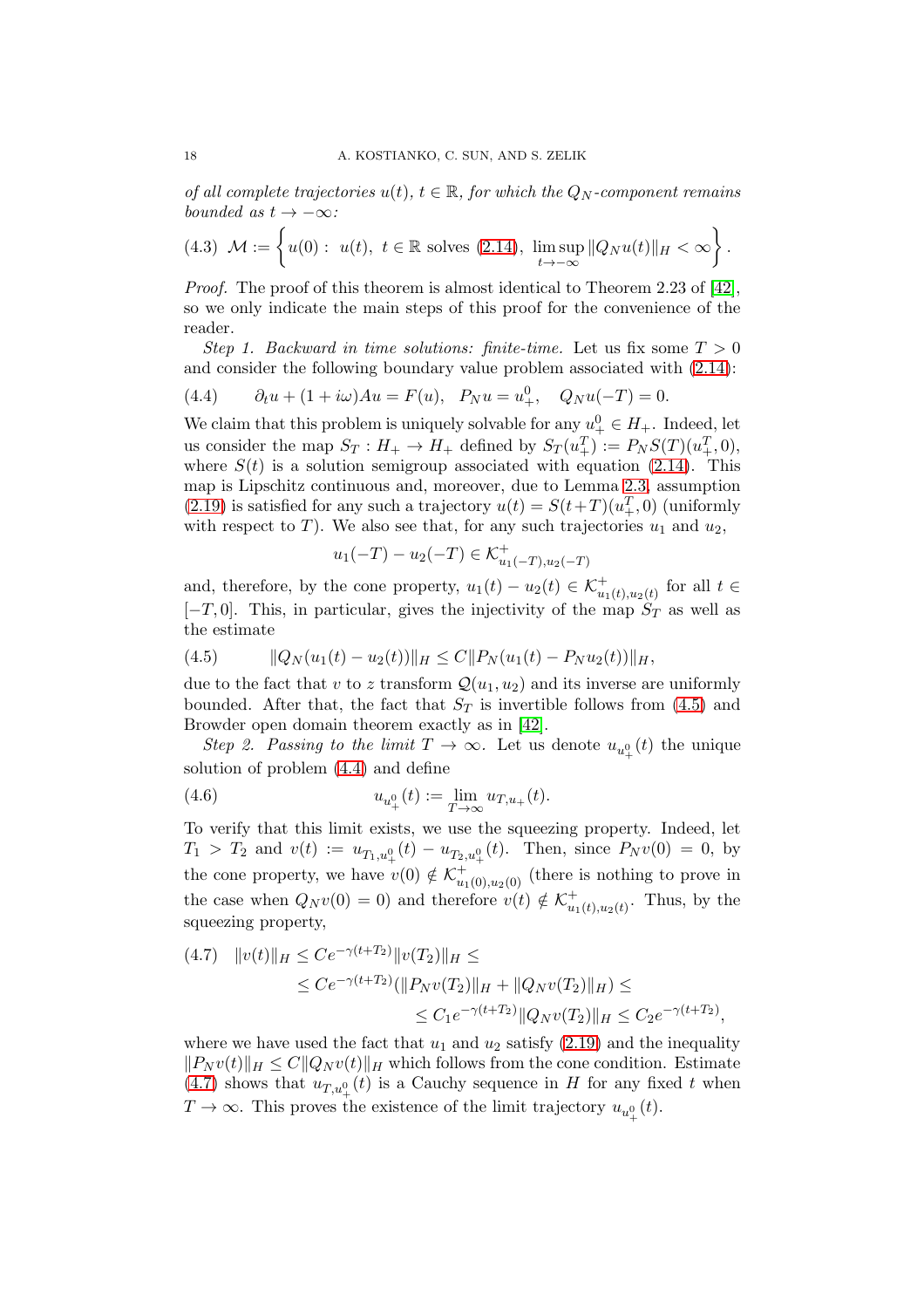The trajectory is unique in the class of backward solutions satisfying the determining condition:

<span id="page-18-0"></span>(4.8) 
$$
\limsup_{t \to -\infty} ||Q_N u(t)||_H < \infty.
$$

Indeed, let  $u_1(t)$  and  $u_2(t)$  be two different trajectories such that  $P_N u_1(0) =$  $P_N u_2(0)$  and [\(4.8\)](#page-18-0) is satisfied for both of them. Then, obviously,  $u_1(t)$  −  $u_2(t) \notin \mathcal{K}_u^+$  $_{u_1(t),u_2(t)}^+$  for all  $t \leq 0$  and therefore the squeezing property gives estimate [\(4.7\)](#page-17-2) for any  $T_2 > 0$ . Passing to the limit  $T_2 \to \infty$ , we see that  $u_1 \equiv u_2$ .

Step3. Construction of the manifold. We define the set  $\mathcal M$  by [\(4.3\)](#page-17-3). Then the strict invariance of it is obvious. Moreover, due to Step 2, the trajectories  $u(t)$  belonging to M are uniquely determined by the values  $P_N u(0) := u^0_+ \in H_+$ . Thus, M can be presented in the form of [\(4.1\)](#page-15-1) with  $M(u^0_+) := Q_N u_{u^0_+}(0)$ . Let us check that M is Lipschitz continuous. Indeed, let  $u_i(t) := u_{u_i^0}(t), u_i^0 \in H_+, i = 1, 2$  be two trajectories on the manifold  $\mathcal M$ and let  $u_{i,T}(t)$  be their approximations on the interval  $[-T,0]$  constructed in Step1. Then, obviously,  $u_{1,T}(-T) - u_{2,T}(-T) \in \mathcal{K}^+_{u_{1,T}(-T), u_{2,T}(-T)}$  and, therefore,  $u_{1,T}(t) - u_{2,T}(t) \in \mathcal{K}^+_{u_{1,T}(t),u_{2,T}(t)}$  for all  $t \in [-T,0]$ . Passing to the limit  $T \to \infty$  and using the continuous dependence of  $\mathcal{K}^+_{u_1, u_2}$  on  $u_1, u_2$ , we arrive at

$$
u_{u_1^0}(t)-u_{u_2^0}(t)\in\mathcal{K}^+_{u_{u_1^0}(t),u_{u_2^0}(t)}
$$

for all  $t \leq 0$ . In particular, this property at  $t = 0$  gives

$$
||M(u_1^0) - M(u_2^0)||_H = ||Q_N(u_{u_1^0}(0) - u_{u_2^0}(0))||_H \le
$$
  

$$
\le C||P_N(u_{u_1^0}(0) - u_{u_2^0}(0))||_H = C||u_1^0 - u_2^0||_H
$$

and the desired Lipschitz continuity is proved.

Step 4. Exponential tracking. Let  $u(t)$ ,  $t \geq 0$  be an arbitrary trajectory of [\(2.14\)](#page-7-1). Then, due to Lemma [2.3,](#page-7-6) we may assume without loss of generality that  $u(t)$  satisfies [\(2.19\)](#page-8-0) for all  $t \geq 0$ . Let us fix  $T > 0$  and consider the trajectory  $\bar{u}_T(t) \in \mathcal{M}$  which satisfies the condition  $P_N(u(T) - \bar{u}_T(T)) = 0$ . Such a trajectory exists by the construction of M. Then, since  $u(T)$  –  $\bar{u}_T(T) \notin \mathcal{K}_{u}^+$  $_{u(T),\bar{u}_T(T)}^+$ , we conclude from the squeezing property that

(4.9) 
$$
||u(t) - \bar{u}(t)||_H \leq Ce^{-\gamma t} ||u(0) - \bar{u}_T(0)||_H, \quad t \in [0, T].
$$

We want to construct the desired trace  $\bar{u}(t)$  by passing to the limit  $T \rightarrow$  $\infty$ . Due to compactness arguments, it is enough to verify that the norms  $\|\bar{u}_T(0)\|_H$  remain bounded. Indeed, due to the cone property and assumption [\(2.19\)](#page-8-0)

$$
||u_T(0)||_H \le ||u(0) - u_T(0)||_H + C \le C(||Q_N(u(0) - u_T(0))||_H + 1) \le C_1
$$

and the exponential tracking is verified, see [\[42\]](#page-21-5) for more details. Thus, the theorem is proved.

**Remark 4.4.** We see that, indeed, the "floating" invariant cones  $\mathcal{K}^+_{u_1, u_2}$ which depend on two points of the phase space and/or the corresponding differential cone inequality [\(3.29\)](#page-14-0) allows us to verify the existence of IMs exactly in the same way as in the case of one cone independent of the points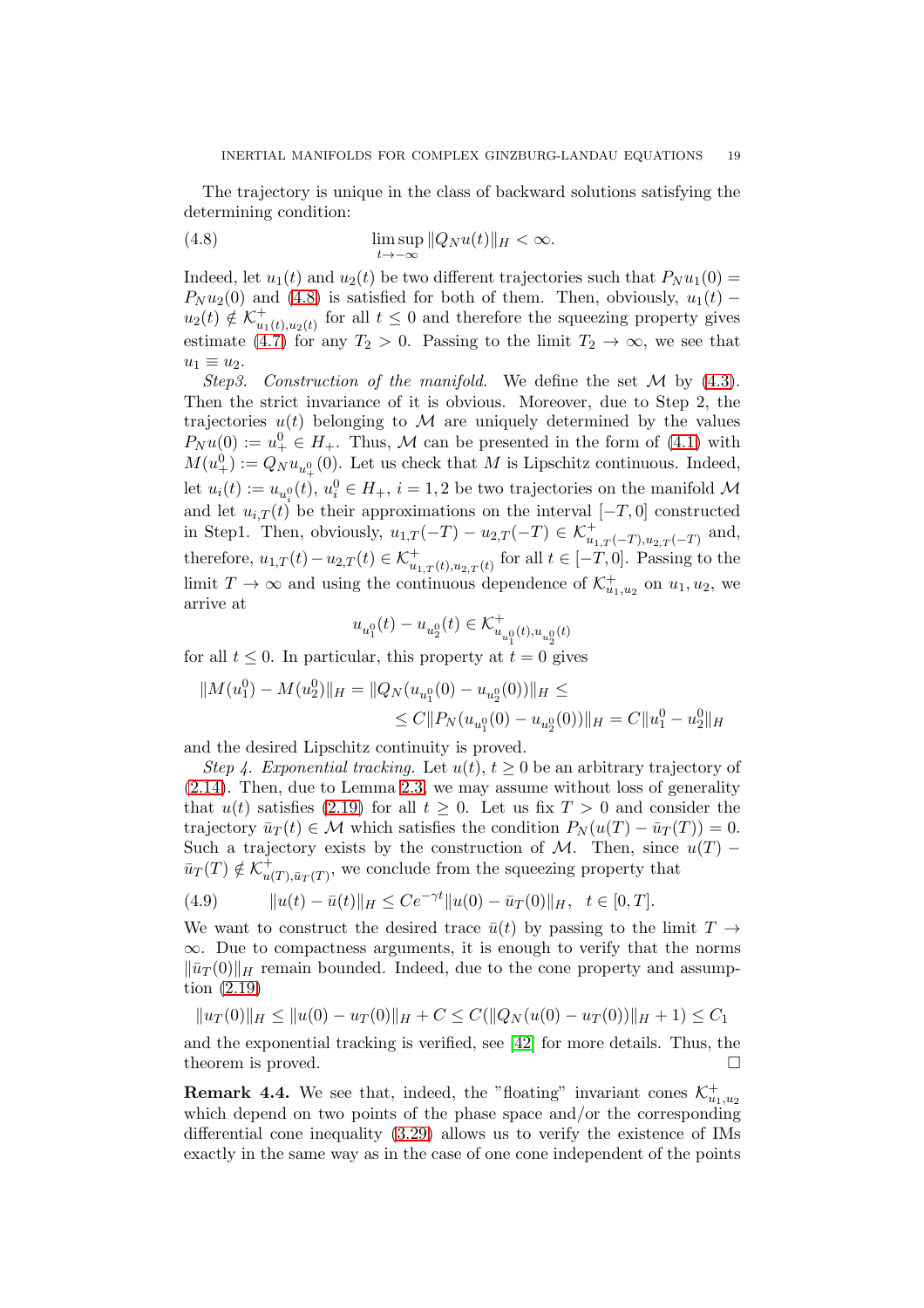of the phase space. Crucial for this proof is the fact that the linear maps  $\mathcal{Q}(u_1, u_2)$  which reduce the floating cones to non-floating ones are uniformly bounded. This allows us to ignore this dependence in most parts of the proof given above. It would be interesting to extend the IM existence theorem to more general classes of floating cones, e.g. in the case where the projectors  $P_N = P_N(u_1, u_2)$  depend also on the points of the phase space.

We would like to emphasize the analogy of the representation formula [\(4.3\)](#page-17-3) for IMs with the analogous formula for global attractors:

(4.10) 
$$
\mathcal{A} = \{u(0): u(t), t \in \mathbb{R}, \text{ solves (2.14)} \limsup_{t \to -\infty} ||u(t)||_H < \infty\}.
$$

We do not know how deep this analogy is, but believe that it may be useful.

We conclude this section by recalling that the constructed IM  $\mathcal M$  is actually  $C^{1+\varepsilon}$ -smooth for some small positive  $\varepsilon = \varepsilon(N)$ . This fact follows from the strong cone property for equation of variations [\(3.1\)](#page-10-1) exactly as in [\[19\]](#page-20-15). It is not difficult to see that the fact that our invariant cones are now floating does not make any essential difference in the proof given there. To get this results the assumption that

<span id="page-19-0"></span>
$$
(4.11) \t\t\t ||F(u_1) - F(u_2) - F'(u_1)(u_1 - u_2)||_H \le C||u_1 - u_2||_H^{1+\varepsilon}
$$

(which is equivalent to  $C^{1+\varepsilon}$ -smoothness of F) is used there. In our case,  $F(u)$  is only Hadamard differentiable and not even Frechet differentiable due to the structure of the cut-off function  $W(u)$ . This Hadamard differentiability is enough to verify the Frechet differentiability of the solution semigroup  $S(t)$ , but is not sufficient to get its  $C^{1+\varepsilon}$ -differentiability. To overcome this difficulty, we use instead of [\(4.11\)](#page-19-0) its weaker version

<span id="page-19-2"></span>
$$
(4.12)\quad ||F(u_1)-F(u_2)-F'(u_1)(u_1-u_2)||_H\leq C||u_1-u_2||_{H^s}^{\varepsilon}||u_1-u_2||_H,
$$

where the exponent  $s$  is fixed in section [2.](#page-4-0) This property can be easily derived from  $(2.6)$ , see [\[22\]](#page-20-18) for more details. In the proof of differentiability of the function M which generates the IM given in [\[19\]](#page-20-15), estimate  $(4.11)$  is used in the situation when  $u_1(t)$  and  $u_2(t)$  are two solutions belonging to the IM and only in combination with the obvious backward Lipschitz continuity estimate

<span id="page-19-1"></span>
$$
(4.13) \t\t ||u_1(t) - u_2(t)||_H \le Ce^{-K_N t} ||P_N u_1(0) - P_N u_2(0)||_H, \quad t \le 0.
$$

However, due to the parabolic smoothing property, estimate [\(4.13\)](#page-19-1) implies a stronger estimate

$$
(4.14) \t\t ||u_1(t) - u_2(t)||_{H^s} \le C_1 e^{-K_N t} ||P_N u_1(0) - P_N u_2(0)||_H, \quad t \le 0
$$

and by this reason there is no more difference between [\(4.11\)](#page-19-0) and [\(4.12\)](#page-19-2), so the  $C^{1+\epsilon}$ -regularity of M follows indeed exactly as in [\[19\]](#page-20-15), see also [\[22\]](#page-20-18). By this reason, we only state the corresponding result as a theorem below leaving the detailed proof of it to the reader.

Theorem 4.5. Let the assumptions of Theorem [4.3](#page-16-0) hold. Then the Lipschitz IM M constructed there is actually  $C^{1+\varepsilon}$ -smooth for some small positive  $\varepsilon = \varepsilon(N) > 0.$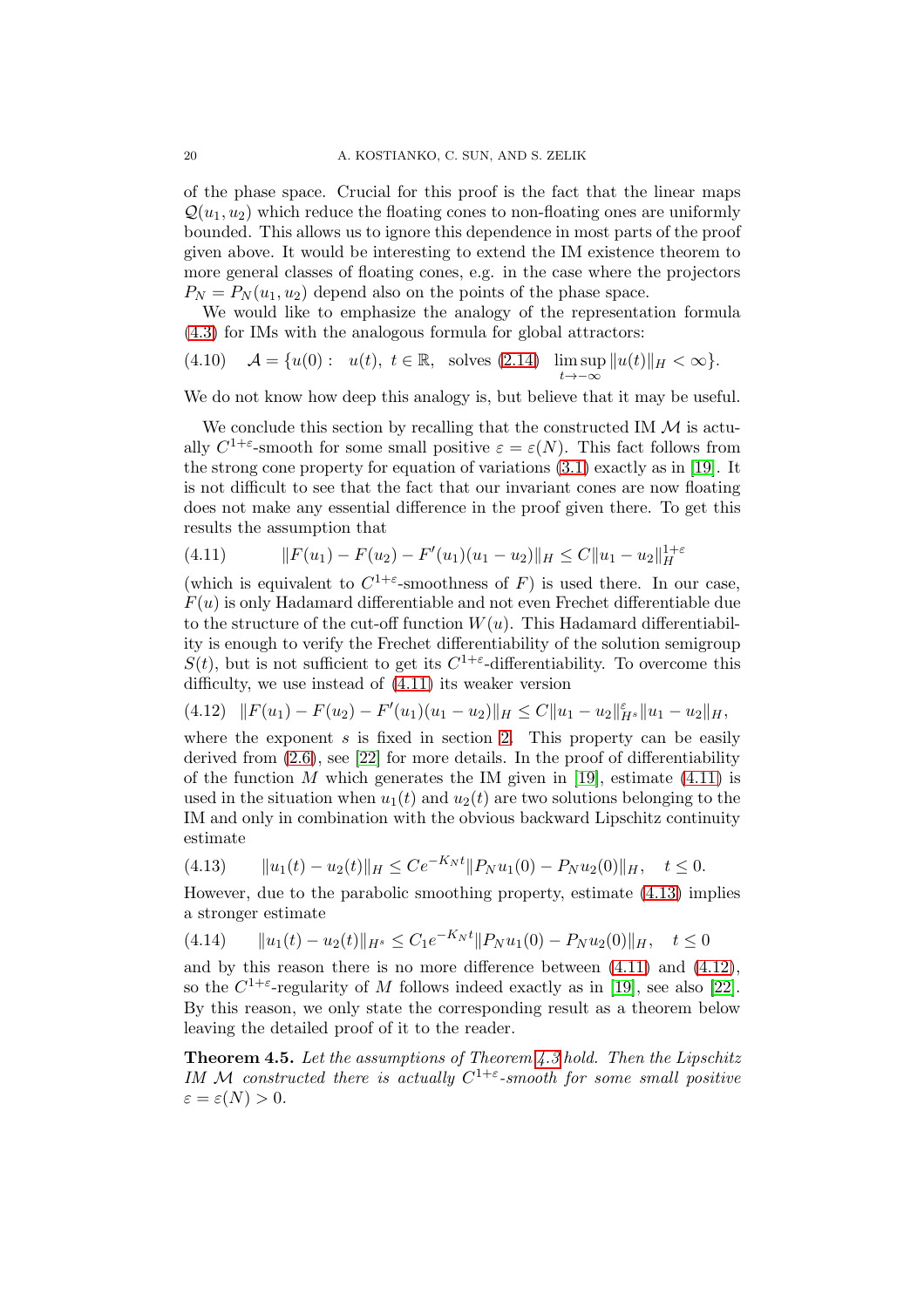#### <span id="page-20-1"></span>**REFERENCES**

- <span id="page-20-22"></span><span id="page-20-2"></span>[1] A. Babin and M. Vishik, Attractors of evolution equations, Studies in Mathematics and its Applications, 25. North-Holland Publishing Co., Amsterdam, 1992. CD00
- [2] C. Budd, V. Rottschäfer, and J. Williams, *Multibump, blow-up, self-similar solutions* of the complex Ginzburg-Landau equation, SIAM J. Appl. Dyn. Syst. 4, (2005) 649- 678.
- <span id="page-20-3"></span>[3] V. Chepyzhov and M. Vishik, Attractors for equations of mathematical physics, American Mathematical Society Colloquium Publications, 49. American Mathematical Society, Providence, RI, 2002.
- <span id="page-20-10"></span>[4] I. Chueshov and I. Lasiecka, Inertial manifolds for von Karman plate equations, Appl. Math. Optim. 46 (2002) 179–207.
- <span id="page-20-11"></span>[5] P. Constantin, C. Foias, B. Nicolaenko, and R. Temam, Inertial Manifolds for Dissipative Partial Differential Equations (Applied Mathematical Sciences, no. 70), Springer-Verlag, New York, 1989.
- <span id="page-20-21"></span>[6] C. Doering, J. Gibbon, and C. Levermore, Weak and strong solutions of the complex GinzburgLandau equation, Physica D 71 (1994) 285–318.
- <span id="page-20-7"></span>[7] A. Eden, V. Kalanarov and S. Zelik, Counterexamples to the regularity of Mane projections and global attractors, Russian Math Surveys 68, no. 2 (2013) 199–226.
- <span id="page-20-4"></span>[8] C. Fefferman, Existence and smoothness of the Navier-Stokes equation, Millennium Prize Problems, Clay Math. Inst., Cambridge, MA, 2006, 57–67.
- <span id="page-20-13"></span>[9] N. Fenichel, Persistence and smoothness of invariant manifolds for flows, Indiana Univ. Math. J. 21 (1971/1972) 193–226.
- <span id="page-20-6"></span>[10] U. Frisch, Turbulence. The legacy of A. N. Kolmogorov, Cambridge University Press, Cam- bridge, 1995.
- <span id="page-20-5"></span>[11] C. Foias and G. Prodi, Sur le comportement global des solutions non-stationnaires des ´equations de Navier-Stokes en dimension 2, Rendiconti del Seminario Matematico della Universit`a di Padova, Volume 39 (1967) 1–34.
- <span id="page-20-12"></span>[12] C. Foias, B. Nicolaenko, G. Sell, and R. Temam, Inertial manifolds for the Kuramoto-Sivashinsky equation and an estimate of their lowest dimension , J. Math. Pures Appl. 67 (3) (1988) 197–226.
- <span id="page-20-9"></span>[13] C. Foias, G. Sell, and R. Temam, *Inertial manifolds for nonlinear evolutionary equa*tions, J. Differential Equations 73 (2) (1988) 309–353.
- <span id="page-20-17"></span>[14] C. Gal and Y. Guo, *Inertial manifolds for the hyperviscous Navier-Stokes equations*, J. Differential Equations 265 (9) (2018) 4335–4374.
- <span id="page-20-23"></span>[15] J. Gibbon, Weak and Strong Turbulence in the Complex Ginzburg Landau Equation, In: Sell G.R., Foias C., Temam R. (eds) Turbulence in Fluid Flows. The IMA Volumes in Mathematics and its Applications, vol 55. 1993. Springer, New York, NY.
- <span id="page-20-14"></span>[16] M. Hamed, Y. Guo, and E. Titi, Inertial manifolds for certain sub-grid scale  $\alpha$ -models of turbulence, SIAM J. Appl. Dyn. Syst. 14 (3) (2015) 1308–1325.
- <span id="page-20-16"></span>[17] A. Kostianko, Inertial manifolds for the 3D modified-Leray-α model with periodic boundary conditions, J. Dyn. Differ. Equations 30 (1) (2018) 1–24.
- <span id="page-20-0"></span>[18] A. Kostianko,  $Bi\text{-}Lipschitz$  Mané projectors and finite-dimensional reduction for complex Ginzburg-Landau equation, Proc. R. Soc. A. 476 (2020) 20200144.
- <span id="page-20-15"></span>[19] A. Kostianko and S. Zelik, Inertial manifolds for the 3D Cahn-Hilliard equations with periodic boundary conditions, Commun. Pure Appl. Anal. 14 (5) (2015) 2069–2094.
- <span id="page-20-8"></span>[20] A. Kostianko and S. Zelik, Inertial manifolds for 1D reaction-diffusion-advection systems. Part II: Periodic boundary conditions, Commun. Pure Appl. Anal. 17, no. 1 (2018) 265–317.
- <span id="page-20-20"></span>[21] A. Kostianko and S. Zelik, *Inertial manifolds for 1D reaction-diffusion-advection sys*tems. Part I: Dirichlet and Neumann boundary conditions, Commun. Pure Appl. Anal. 16 no. 6 (2017) 2357– 2376.
- <span id="page-20-18"></span>[22] A. Kostianko, X. Li, C. Sun, and S. Zelik, Inertial manifolds via spatial averaging revisited, [arXiv:2006.15663](http://arxiv.org/abs/2006.15663) (2020).
- <span id="page-20-19"></span>[23] M. Kwak, Finite dimensional inertial forms for 2D Navier-Stokes equations, Indiana Univ. Math. J. 41 (1992) 927–982.